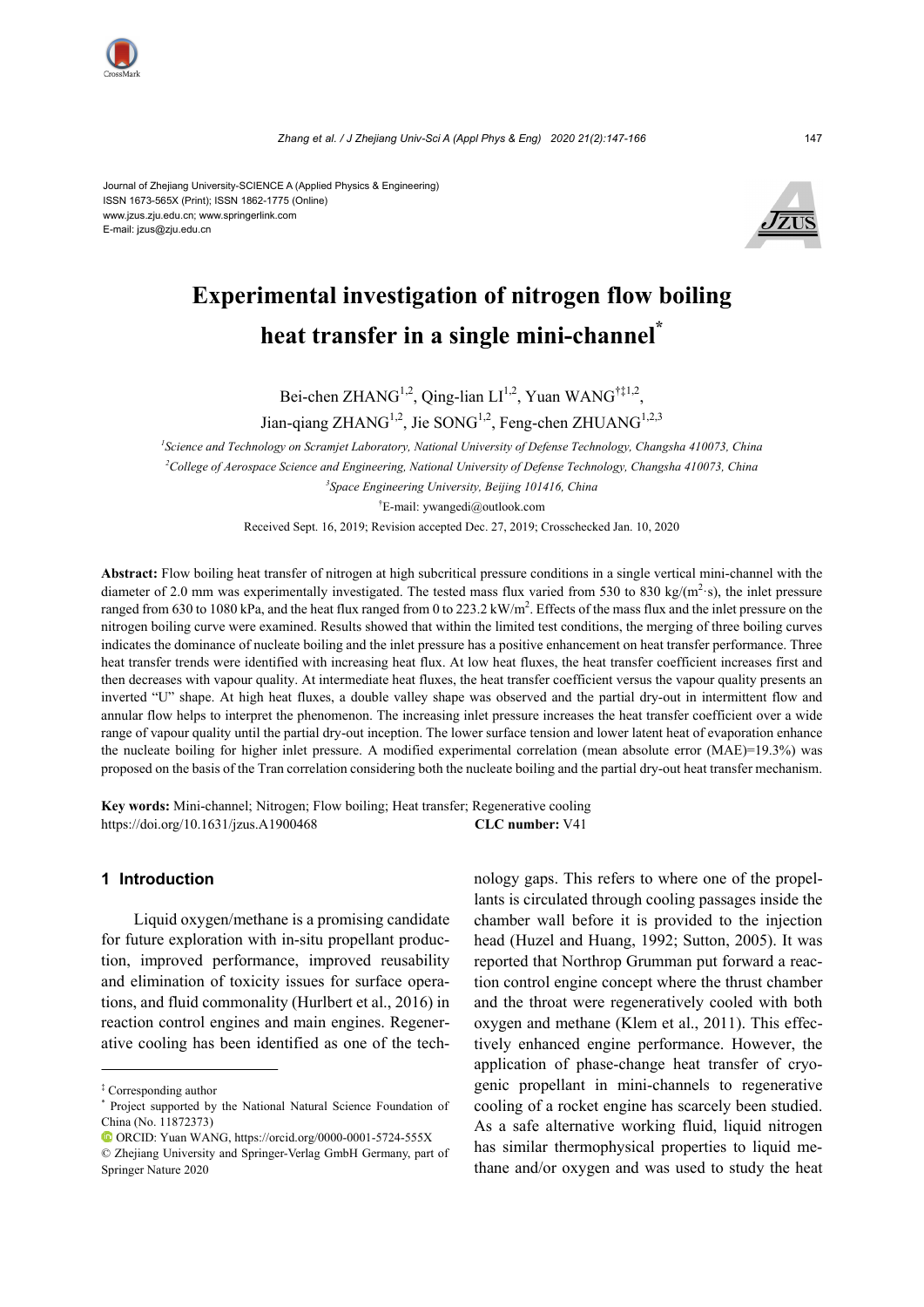transfer process and characteristics of vertical minichannel flow boiling under high pressure.

Extensive studies have been conducted on mini/micro-channel flow boiling heat transfer. As schematically presented by Kim and Mudawar (2013, 2014), the two dominant heat transfer mechanisms in mini/micro-channel are nucleate boiling and convective boiling, respectively. In fact, the actual heat transfer mechanisms in mini/micro-channel is much more complex than the two mechanisms (Thome and Consolini, 2010; Cheng and Xia, 2017). Recently, a lot of efforts have been carried out on the effects of channel geometry (Shahmardan et al., 2012; Li et al., 2017; Lee et al., 2018; Liu et al., 2018), working fluids (Sempértegui-Tapia and Ribatski, 2017; Huang et al., 2018; Sandler et al., 2018; Yang et al., 2018), and the operating conditions (especially the saturation pressure) (Charnay et al., 2014, 2015) on the two-phase heat transfer mechanisms in mini/ micro-channels (Cheng and Xia, 2017; Karayiannis and Mahmoud, 2017). However, the heat transfer mechanisms and characteristics were insufficient for cryogenic fluids. Compared with conventional fluids, cryogenic fluids have some unique thermophysical properties. The comparison of some commonly used conventional fluids and cryogenic fluids at 1000 kPa saturation pressure is given in Table 1. As can be seen, because of the low liquid-gas density ratio of nitrogen, a homogeneous model can be used to predict the pressure drop of nitrogen two-phase flow (Qi, 2007). In addition, since nucleated bubbles are attached to the heating wall by surface tension, the decreased dominance of surface tension for cryogenic fluids contributes to the departure of the bubbles from the heating wall. This means that the bubbles can be easily created and depart with smaller bubble size at lower surface tension (Fang et al., 2016; Zhang et al., 2017). For nitrogen and oxygen, the latent heat of evaporation is relatively low, so the vapour quality of flow boiling changes rapidly along the tube (Qi, 2007). These thermophysical properties would influence the nitrogen flow boiling heat transfer both in macro- and mini-/micro-channels.

Flow boiling of nitrogen in macro-channels has been investigated over the last decades (Laverty and Rohsenow, 1964; Steiner and Schlünder, 1976; Klimenko, 1982; Umekawa et al., 2002; Yu, 2012; Wang and Fang, 2014; Fang et al., 2016, 2019). A unique phenomenon of nitrogen upward flow in vertical macro-channels was reported by several researchers. It has been accepted that the main heat transfer mechanism in macro-channels is nucleate boiling, and/or the conjugate nucleate and convective boiling.

Laverty and Rohsenow (1964) were among the earliest researchers conducting nitrogen flow boiling heat transfer and visualized experiments. Four flow patterns were identified as well as two peaks and one valley, forming a V-shape, in terms of heat transfer coefficient versus vapour quality. The phenomenon was frequently observed in nitrogen upward flow boiling in a vertical 14 mm stainless steel tube (Yu, 2012). It was explained that between the first peak and the valley, i.e. the left side of the V-shape, the nucleated boiling dominated. After the valley, however, the heat transfer coefficient first increases due to the enhancement of convection effect and then decreases after the second peak for the vapor layer appearing between the tube wall and the liquid.

Recently, Wang and Fang (2014) and Fang et al. (2016, 2019) thoroughly studied nitrogen flow boiling heat transfer and critical heat flux (CHF) in a macro-channel. A detailed analysis on the V-shape between two CHF points was conducted in terms of thermophysical properties and flow orientation. Among the two CHF points, one is the departure of nucleate boiling (DNB)-type that occurs at low vapour quality and is most likely caused by the bubble crowding mechanism, and the other is the dry-outtype that appears at high vapour quality and is caused by liquid deficiency in the flow. It is found that the Fang correlation (Fang, 2013) has the best prediction performance among the six selected correlations.

Steiner and Schlünder (1976) carried out an experimental study of liquid nitrogen flow boiling heat transfer in a smooth horizontal copper tube with 14 mm inner diameter. The mass flux varies from 40 to 450 kg/ $(m^2 \text{·s})$ , working fluid inlet pressure from 500 to 1600 kPa, heat flux from 0.3 to 40 kW/m<sup>2</sup>, and vapour quality from 0.02 to 1. Results showed that the heat transfer coefficient depends on the heat flux as well as the mass flux. The effects of vapour quality could not be neglected. Forced convective evaporation was not observed and the dominant heat transfer mechanism was nucleate boiling.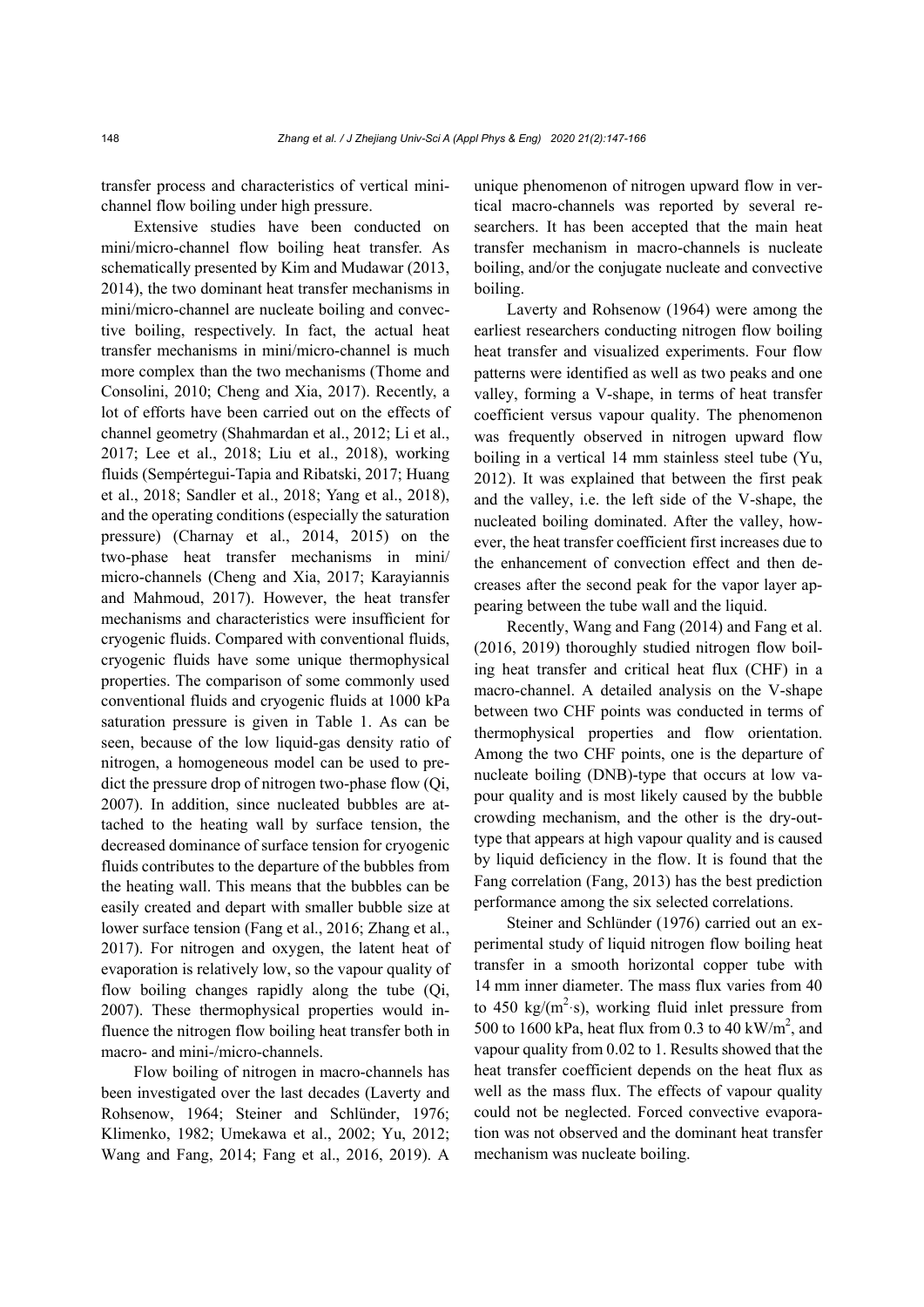| Fluid        |                 | $T_{\text{sat}}\text{ (K)}$ | $\rho_L$ (kg/m <sup>3</sup> ) | $\rho_V$ (kg/m <sup>3</sup> ) | $\rho_{\rm L}/\rho_{\rm V}$ | $\sigma$ (mN/m) | $h_{\text{fg}}$ (kJ/kg) |
|--------------|-----------------|-----------------------------|-------------------------------|-------------------------------|-----------------------------|-----------------|-------------------------|
|              | Water           | 453.03                      | 887.13                        | 5.15                          | 172.42                      | 42.22           | 2014.60                 |
| Conventional | Ethanol         | 423.85                      | 647.20                        | 15.25                         | 42.45                       | 7.24            | 685.69                  |
|              | R <sub>22</sub> | 296.57                      | 1196.80                       | 42.34                         | 28.27                       | 8.30            | 184.30                  |
|              | Nitrogen        | 103.75                      | 665.83                        | 41.33                         | 16.11                       | 3.33            | 152.06                  |
| Cryogenic    | Methane         | 149.14                      | 359.62                        | 15.70                         | 22.91                       | 5.34            | 415.66                  |
|              | Oxygen          | 119.62                      | 976.34                        | 38.46                         | 25.39                       | 6.22            | 174.34                  |

Table 1 Thermophysical property comparison of cryogenic and conventional fluids at  $p_{sat}$ =1000 kPa

 $p_{\text{sat}}$  is the saturation pressure;  $T_{\text{sat}}$  is the saturation temperature;  $\rho_{\text{L}}$  and  $\rho_{\text{V}}$  are the liquid phase density and vapour phase density, respectively;  $\sigma$  is the surface tension;  $h_{fg}$  is the latent heat of evaporation

In (Klimenko, 1982), the nitrogen flow boiling heat transfer data were compared with the Chen correlation (Chen, 1963) and the Shah correlation (Shah, 1976). It was found that the Shah correlation gives a two- or three-fold underestimation of the value of heat transfer coefficients, while the Chen correlation gives mainly underestimated values of the heat transfer coefficients with a mean absolute error (MAE) of 200% in the high heat flux region. Based on the data from nine references, Klimenko (1982) proposed a correlation on cryogenic liquid (nitrogen, hydrogen, and neon) forced flow boiling heat transfer. A modified boiling number was proposed. This refers to the transition point for distinguishing nucleate boiling from forced convective evaporation.

Umekawa et al. (2002) carried out heat transfer experiments on the downward flow of liquid nitrogen in a 5 mm stainless steel tube with mass flux from 147 to 465 kg/ $(m^2 \text{·s})$ , inlet pressure of 100 kPa, heat flux from 2 to 21.5  $kW/m^2$ , and vapour quality less than 0.2. It was found that the Steiner correlation (Steiner, 1986) could predict the experimental results well.

For mini/micro-channel flow boiling, limited studies were carried out based on a survey on the open literature, among which the tested inlet pressures were at a relative low level.

A series of heat transfer and visualization experiments on the flow boiling of liquid nitrogen were conducted in vertical mini-/micro-channels (Qi et al., 2007a, 2007b; Fu et al., 2008, 2010; Zhang and Fu, 2009). Qi et al. (2007a, 2007b) studied liquid nitrogen flow boiling in 0.531, 0.834, 1.042, and 1.931 mm channels, focusing on the onset of nucleate, two-phase flow instability, two-phase pressure drop, convective heat transfer coefficient, and critical heat flux. For the 0.531–1.042 mm micro-channels, a new

correlation considering both nucleate boiling and convective evaporation was proposed in terms of the confinement number *Co*, the boiling number *Bo*, the Weber number *We*, the dimensionless pressure number *K*p, and the Lockhart-Martinelli number *X*. While for the 1.931 mm channel, it was found that the Chen correlation (Chen, 1963) has a good agreement with the test data and the heat transfer coefficient increases with vapour quality in the convection evaporation dominant region, so the diameter of 1.931 mm seems to fall into the range of macrochannel, which is different from the results using conventional fluids (Huo et al., 2004; Tibiriçá and Ribatski, 2010).

In recent years, systematic studies were conducted on nitrogen flow boiling CHF (Liu et al., 2017), instability (Chen et al., 2018), and the heat transfer characteristics (Zhang et al., 2017; Chen et al., 2019) in horizontal small/mini-channels. The overall inlet pressure varies from 192 to 420 kPa, mass flux from 170 to 690 kg/( $m^2$ -s), heat flux from 1.4 to 67.1 kW/m<sup>2</sup>, and vapour quality from 0 to 0.81. For the 1.98 mm channel, it was found that nucleate boiling dominates at low vapour quality while convective evaporation dominates in the intermediateto-high vapour quality region. Based on the experimental data of 1.98 mm and 2.92 mm channels, a modified correlation was proposed considering both nucleate boiling and convective evaporation mechanisms. The comparison with the literature data showed that the proposed correlation has good prediction accuracy on flow boiling in the small horizontal channels, but the deviations could be large for that in the vertical channels.

Hartwig et al. (2015, 2016) and Mercado et al. (2019) conducted a serial research on cryogenic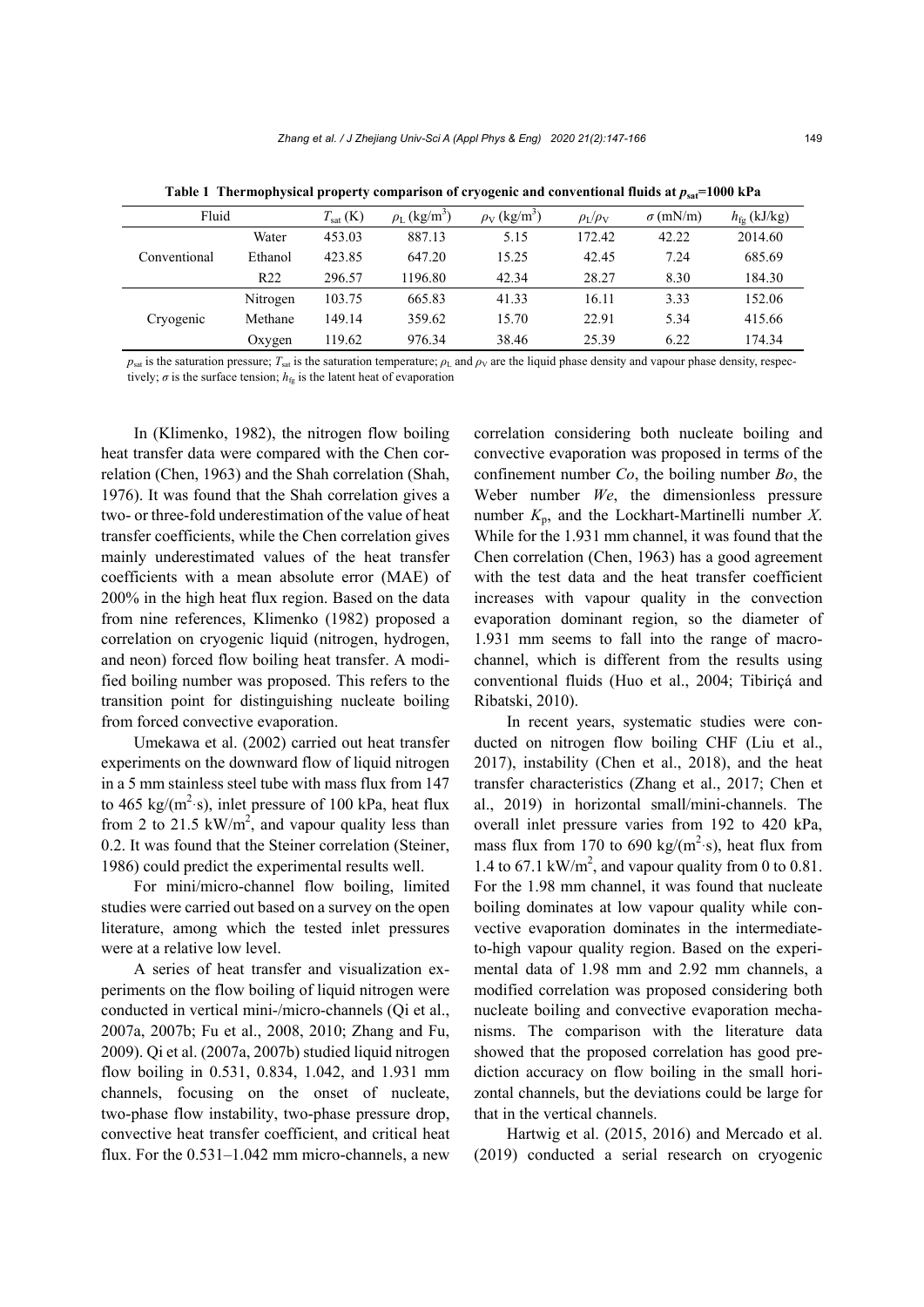quenching and flow boiling correlation assessment in both macro-channels and mini-channels. It was found that there exists large discrepancies between the experimental data and the predicted values, as many of the correlations were developed for conventional fluids, not cryogens. So the flow boiling and heat transfer characteristics of liquid nitrogen in minichannels still need to be further explored and the experimental database requires to be further enlarged.

Considering the practical application background, it is necessary to carry out further nitrogen flow boiling tests under similar conditions of the engine regenerative cooling processes. Specifically, we aim to explore the cryogenic fluid flow boiling characteristics under high pressure, the study of which, according to the existing literature, has been very limited. As shown in Table 2, when the saturation pressure increases, the surface tension and the latent heat of evaporation decrease. Such variations of properties result in an intensification of the nucleate boiling heat transfer due to an increase of the number of active nucleation sites and to a decrease of the detachment bubble radius, which increases bubble frequency and reduces bubble size (Charnay et al., 2015). A low surface tension and latent heat of vaporization tend to quick evaporation, which facilitates the generation of bubbles (Fang et al., 2016). On the other hand, the convective boiling contribution is not sufficient at high saturation pressure. Indeed, the density of the vapour increases with saturation pressure, thereby its velocity decreases. Moreover, the liquid film conductivity decreases with increasing saturation pressure. Thus, the conduction and the convection through the liquid film are reduced and, as a consequence, the contribution of the convective boiling is reduced at high saturation pressure (Charnay et al., 2015). The differences brought by the variation of conditions should be highlighted.

Table 2 Nitrogen thermo physical property at  $p_{sat}$ =100, **500, and 1000 kPa** 

| $p_{\text{sat}}$ | $\rho_{\rm L}$ |       | $k_{\rm L}$                              |                    | $h_{\rm fo}$ |
|------------------|----------------|-------|------------------------------------------|--------------------|--------------|
| (kPa)            |                |       | $(kg/m^3)$ $(kg/m^3)$ $(mW/(m \cdot K))$ | $(mN/m)$ $(kJ/kg)$ |              |
| 100              | 806.59         | 4.56  | 144.99                                   | 8.90               | 199.32       |
| 500              | 723.80         | 20.65 | 111.93                                   | 525                | 173 32       |
| 1000             | 665.83         | 41 33 | 92.738                                   | 333                | 152.06       |

 $k<sub>L</sub>$  is the coefficient of thermal conductivity

According to a previous review, experimental study on nitrogen flow boiling is still limited and needs further study. The present study conducted experiments of nitrogen flow boiling in a vertical mini-channel at high pressure (630–1080 kPa) in order to determine the heat transfer mechanism of liquid nitrogen under high pressure and verify the experimental correlation. Effects of heat flux, inlet pressure, and mass flux on the boiling curve and heat transfer coefficient were discussed and analyzed to better understand the heat transfer mechanism of nitrogen flow boiling in a vertical mini-channel. The experimental results were compared against six existing correlations and a modified correlation was proposed based on the experimental data. The obtained experimental heat transfer relationship will be used to improve the accuracy of regenerative cooling modeling and guide the design of a regenerative cooling passage.

#### **2 Experimental system and test section**

An integrated experimental system was designed and calibrated to investigate the nitrogen flow boiling heat transfer characteristics in a mini-channel. This includes the gas nitrogen source  $(GN_2)$ , the selfpressurization nitrogen storage tank (low pressure  $LN<sub>2</sub>$ ), the vacuum Dewar, the high pressure nitrogen storage tank (high pressure  $LN<sub>2</sub>$ ), the test section, the evaporator, the sonic nozzle, the direct current (DC) power, and the data acquisition system, as shown in Fig. 1a. To reduce heat leakage from the ambient, both the high-pressure storage tank and the test section are installed in the vacuum Dewar. Before the test begins, the vacuum Dewar is evacuated to  $1\times10^{-3}$  Pa by the two-stage-vacuum-pump (not shown in Fig. 1a) and precooled to  $\sim$ 77 K by nitrogen forced convection. The steady nitrogen single-phase flow is established through three procedures. The first is the filling and precooling of the high pressure  $LN<sub>2</sub>$  tank. The low pressure  $LN_2$  is pressured into the highpressure nitrogen storage tank by self-pressurization constantly until the high-pressure storage tank is full. The second procedure is the precooling of the test section. The liquid nitrogen is pressured through the test section and then evaporates completely through the evaporator. The gas nitrogen is exhausted to the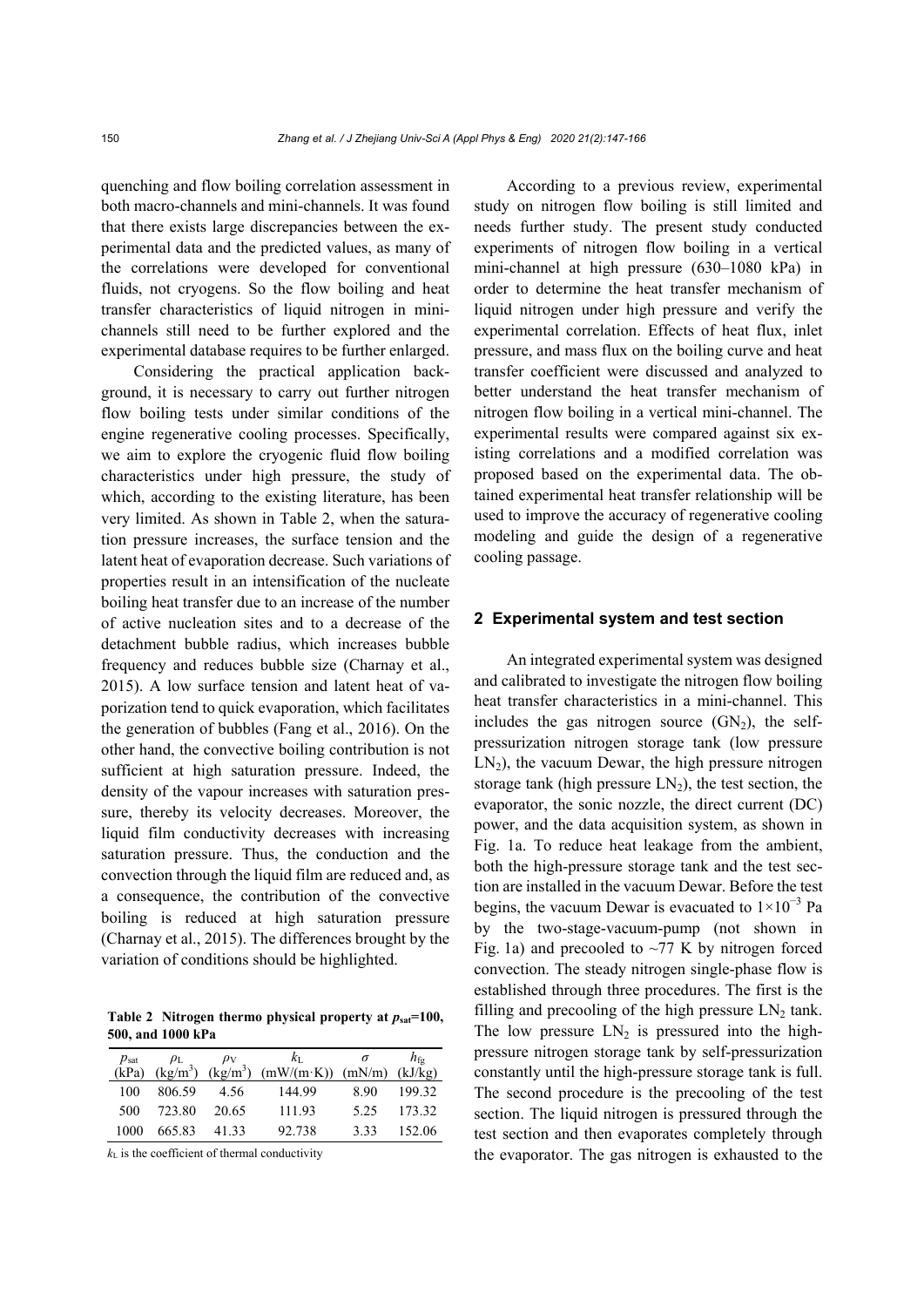atmosphere after flowing through the supersonic nozzle. Finally, the mass flow rate and inlet pressure of the test section are controlled by adjusting the  $GN<sub>2</sub>$ pressure reducer, the diameter of the venturi tube, and the diameter of the supersonic nozzle. The mass flow rate of the gas nitrogen is measured by the Endress +Hauser® PROMASS 80 (Germany) mass flow meter with an accuracy of  $\pm 0.15\%$ . The test section is then heated by Joule heating directly to obtain the singlephase and two-phase heat transfer data. The effective heating voltage on the test section, the mass flow rate, temperature, and pressure signals were recorded synchronously by the  $NI^{\circledast}$  PXIe-1073 (USA) data acquisition system with an acquisition frequency of 10 Hz through the aviation plugs in the steady state. Based on a frequency analysis of the temperature, pressure, and mass flow rate profile in single-phase liquid nitrogen flow, the investigated flow in the present study could be considered as stable flow and heat transfer process.

Fig. 1b illustrates the schematic drawing of the test section, which consists of the mini-channel, the connecting pipe, and the electrode. Circular highprecision 321 stainless steel was used as the mini-channel. To measure the outer surface temperatures, ten 0.25 mm T-type thermocouples  $T_{w1}-T_{w10}$ were welded to the mini-channel at the desired longitudinal locations  $z_1$ – $z_1$ <sup>0</sup> (Table 3) with the temperature accuracy of  $\pm 0.5$  K. The thermal contacting resistance is ignored in the present study due to the welding process. The mini-channel was welded to the connecting pipes (material: 304 stainless steel) with the fluid temperature and pressure transducer connectors. The connecting pipes have the same inner diameter as the mini-channel so as to try to avoid the pressure loss caused by the sudden contraction and expansion.  $T_{\text{f,in}}$  and  $T_{\text{f,out}}$  were the fluid temperatures at the inlet and outlet of the test section, respectively. The fluid temperatures were measured by thermal resistance detector (RTD) with a measurement accuracy of  $\pm 0.5$  K. The RTD was calibrated by the Technical Institute of Physics and Chemistry, China. The inlet and outlet pressures  $p_{in}$  and  $p_{out}$  were measured by Hefei Zhongya SENSOR® PT301 pressure transducers with a range of 0–2.0 MPa and an accuracy of  $\pm 0.5\%$  full scale. The electrode is used to connect the test section with the DC power through copper electrode connections at the top of the vacuum Dewar. The effective voltage applied to the minichannel was measured by the  $NI^{\otimes}$  PXIe 4300 (USA) with an accuracy of  $0.15%$  and the current was recorded directly by the DC power (pawer<sup>®</sup> DPSP 1000 (China)) with an accuracy of 0.5% full scale. The effective heat power was evaluated though a single-phase gas nitrogen test in the vacuum Dewar, which will be presented in Section 3.1.



**Fig. 1 Schematic drawing of the experimental system (a) and the test section (b)**  *L* is the length of the channel

The inner diameter of the mini-channel is 2.0 mm with an inner diameter measurement accuracy of  $\pm 0.01$  mm. The mini-channel inner surface roughness *e* was analysed by Talysurf PGI 1240®. The ratio of inner surface roughness to inner diameter  $e/D_i$  is 0.0036. Table 4 gives the geometry parameters of the mini-channel.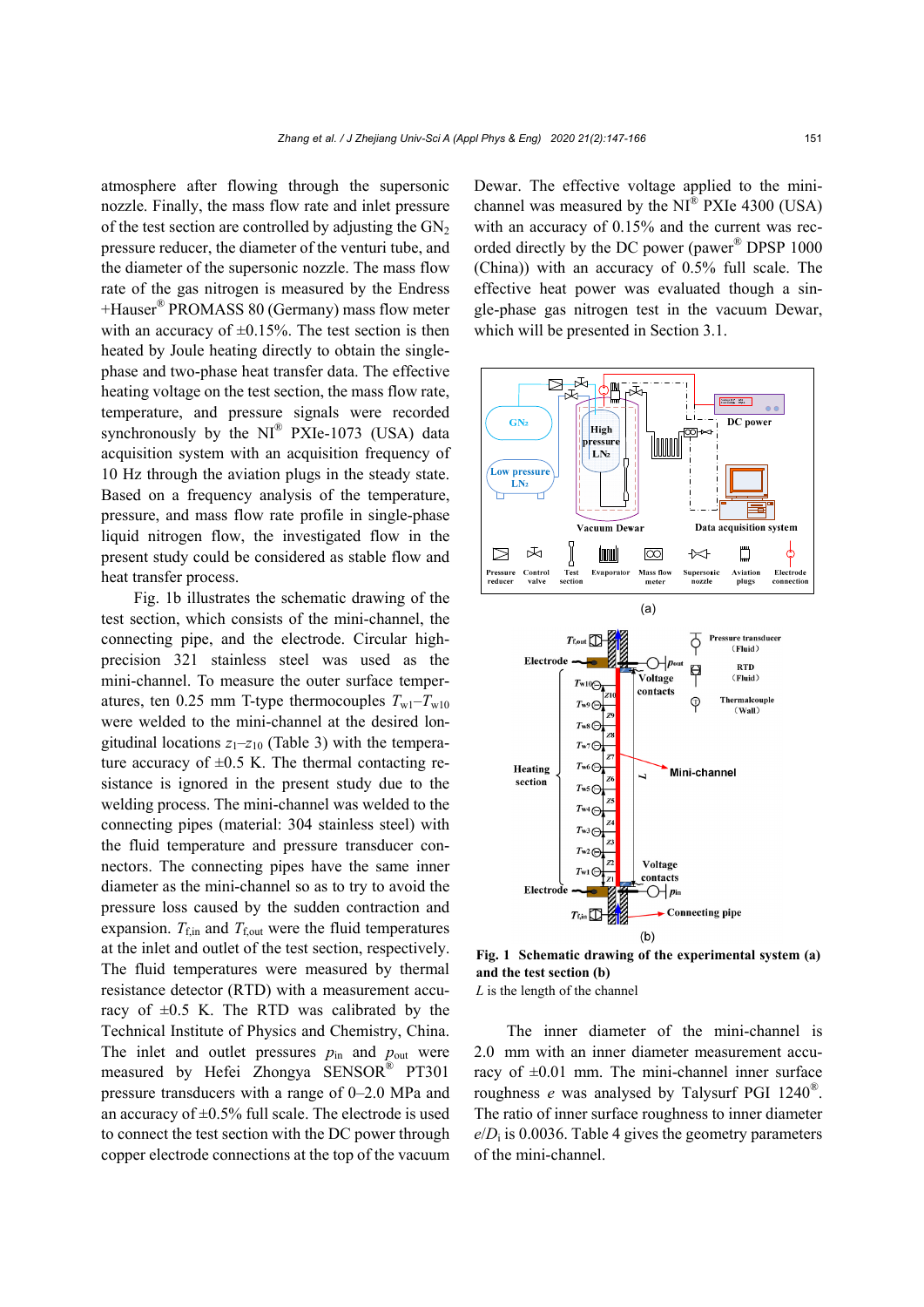| Parameter  | Value | Parameter     | Value |
|------------|-------|---------------|-------|
| $z_1$ (mm) | 13.8  | $z_6$ (mm)    | 168.1 |
| $z_2$ (mm) | 44.4  | $z_7$ (mm)    | 197.5 |
| $z_3$ (mm) | 76.1  | $z_8$ (mm)    | 228.2 |
| $z_4$ (mm) | 106.4 | $z_9$ (mm)    | 259.6 |
| $z_5$ (mm) | 136.6 | $z_{10}$ (mm) | 289.5 |

**Table 3 Locations of thermocouples of the mini-channel** 

**Table 4 Geometry parameters of the mini-channel** 

| Item       | Description         | Item     | Description         |
|------------|---------------------|----------|---------------------|
| Material   | 321 stainless steel | $L$ (mm) | 296.31              |
| $D_i$ (mm) |                     | $e$ (mm) | $7.16\times10^{-3}$ |
| $D_0$ (mm) |                     | e/D      | 0.0036              |
|            |                     |          |                     |

 $D_i$  and  $D_o$  are the inner and outer diameters of the channel, respectively; *L* is the length of the channel; *e* is the inner surface roughness of the channel

# **3 Data reduction**

#### **3.1 Effective heat flux**

The total heat power  $Q_{\text{tot}}$  is computed as  $Q_{\text{tot}} = UI$ , where *U* and *I* are the effective heating voltage and current, respectively.

The single-phase gas nitrogen heat transfer test is conducted in the vacuum Dewar to obtain the effective heat power *Q*eff, which is calculated as

$$
Q_{\rm eff} = \dot{m}c_{\rm p}(T_{\rm f,out} - T_{\rm f,in}), \qquad (1)
$$

where  $\dot{m}$  is the mass flow rate, and  $c_p$  is the specific heat.

The relationship between  $Q_{\text{eff}}$  and  $Q_{\text{tot}}$  is shown in Fig. 2 and fitted as

$$
Q_{\rm eff} = 0.989 Q_{\rm tot}.
$$

The effective heat flux *q* is calculated as

$$
q = \frac{Q_{\text{eff}}}{A_i},\tag{3}
$$

where the inner surface area of the mini-channel  $A_i$ = π*D*i*L*.

The mass flux *G* is calculated as

$$
G = \frac{\dot{m}}{A_{\rm c}},\tag{4}
$$

where the cross-sectional area of the mini-channel  $A_c = \pi/4 \times D_i^2$ .



**Fig. 2 Effective heat power versus total heat power in nitrogen gas test (Exp)**

#### **3.2 Average heat transfer coefficient**

The average heat transfer coefficient  $h_{\text{avg}}$  is calculated as

$$
h_{\text{avg}} = \frac{q}{T_{\text{wi,avg}} - T_{\text{f,avg}}},\tag{5}
$$

where the average wall temperature  $T_{\text{wi,avg}}$  is defined as

$$
T_{\text{wi,avg}} = \frac{\sum_{j=1}^{10} T_{\text{wi},j}}{10},\tag{6}
$$

and the average fluid temperature  $T_{\text{f,avg}}$  is the arithmetic average value of  $T_{\text{f,in}}$  and  $T_{\text{f,out}}$ .

The Nusselt number *Nu* is calculated as

$$
Nu = \frac{h_{\text{avg}}D_{\text{i}}}{k_{\text{L}}},\tag{7}
$$

where  $k<sub>L</sub>$  is the thermal conductivity of the fluid.

# **3.3 Local heat transfer coefficient and the vapour quality**

The local heat transfer coefficient *h* is calculated as

$$
h = \frac{q}{T_{\text{wi},j} - T_{\text{f},z}},\tag{8}
$$

where  $T_{w i,j}$  is the internal wall temperature and  $T_{f,z}$  is the bulk mean temperature at the measurement location.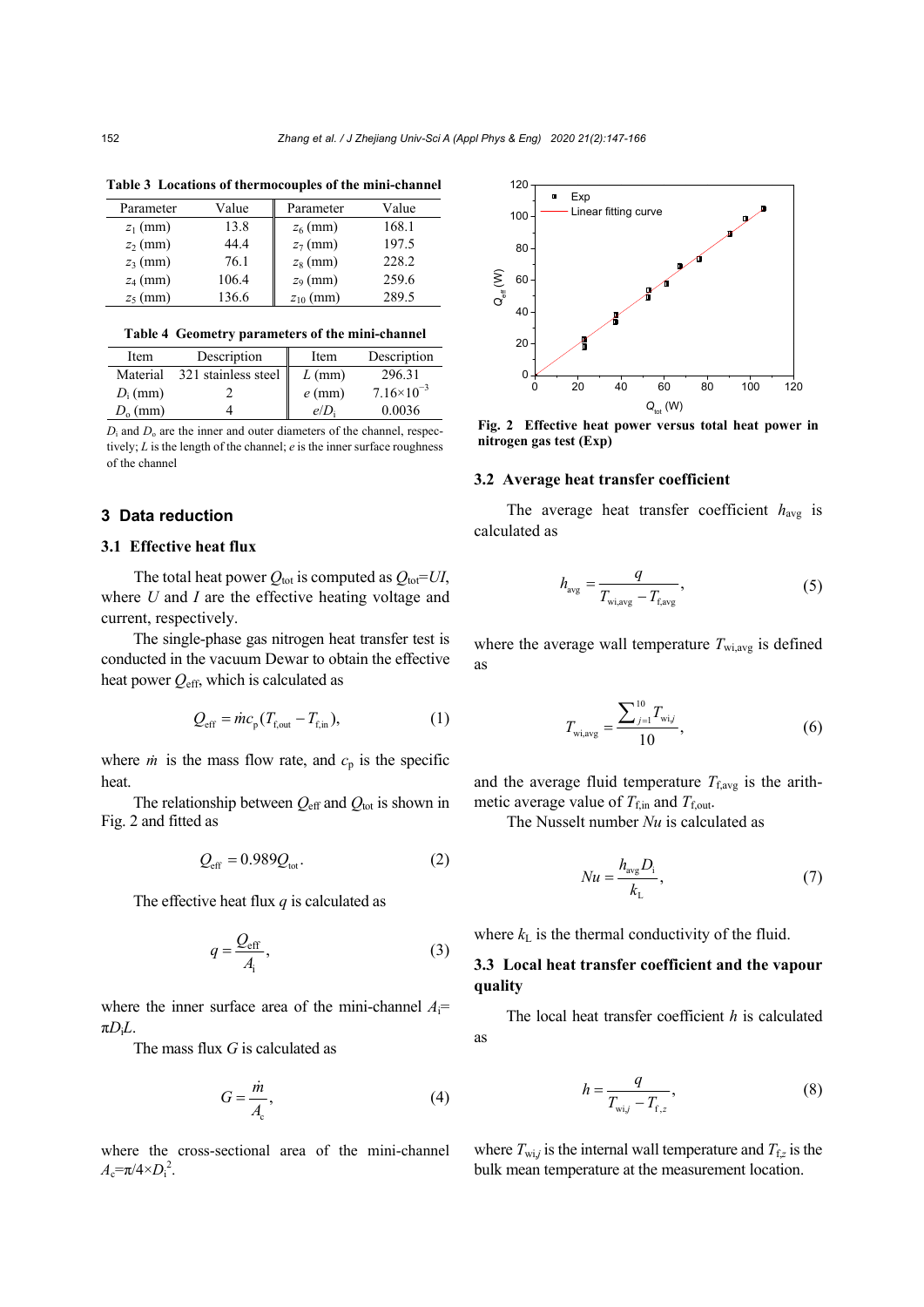According to the heat conduction equation with the internal heating source, the internal wall temperature  $T_{\text{wi},j}$  is calculated based on the measured outer wall temperature  $T_{\text{wo},i}$ :

$$
T_{\text{wi},j} = T_{\text{wo},j} + \frac{q_{\text{v}}}{4k_{\text{w}}} \left[ \left( \frac{D_{\text{o}}}{2} \right)^2 - \left( \frac{D_{\text{i}}}{2} \right)^2 \right] + \left( \frac{q}{k_{\text{w}}} \frac{D_{\text{i}}}{2} + \frac{q_{\text{v}}}{2k_{\text{w}}} \left( \frac{D_{\text{i}}}{2} \right)^2 \right) \ln \frac{D_{\text{o}}}{D_{\text{i}}},\tag{9}
$$

where  $k_w$  is the thermal conductivity of the wall, and  $q_v$ is the heat flux per volume, which is calculated as

$$
q_{\rm v} = \frac{Q_{\rm eff}}{\frac{\pi}{4} (D_{\rm o}^2 - D_{\rm i}^2)L}.
$$
 (10)

To prevent the liquid nitrogen from evaporating before entering the mini-channel, the liquid nitrogen usually maintains a certain degree of subcooling. Therefore, there is a single-phase subcooling section in the mini-channel. By iteratively solving the singlephase heat balance Eq. (11), single-phase pressure drop Eq. (12) and searching the saturated pressure Eq. (13) through the NIST<sup>®</sup> software, the length of subcooling *L*sub is obtained.

$$
T_{\rm f,z} = T_{\rm f,in} + \frac{4qL_{\rm sub}}{GD_{\rm i}c_{\rm p}},\tag{11}
$$

$$
p_z = p_{\rm in} - f \frac{G^2}{2\rho_{\rm L}} \frac{L_{\rm sub}}{D_{\rm i}},\tag{12}
$$

$$
T_{\text{f},z} = T_{\text{f},\text{sat}}(p_z),\tag{13}
$$

where the single-phase friction factor *f* is calculated based on the Colebrook correlation (Qi, 2007).

The bulk mean temperature at the measurement location  $T_{fz}$  is calculated by Eq. (14). When the longitudinal location  $z \leq L_{\text{sub}}$ , the fluid bulk temperature is calculated by the single-phase heat balance equation, and when  $z \geq L_{sub}$ , the fluid bulk temperature is the saturated temperature  $T_{\text{fast}}$  under the local pressure based on the NIST® software.

$$
T_{\rm f,z} = \begin{cases} T_{\rm f,in} + \frac{4qz}{GD_{\rm i}c_{\rm p}}, & z < L_{\rm sub}, \\ T_{\rm f,sat}(p_z), & z \ge L_{\rm sub}, \end{cases}
$$
(14)

where the local pressure  $p_z$  is calculated based on the pressure drop calculation, which consists of the total single-phase pressure drop and the corresponding two-phase pressure drop.

The two-phase pressure drop gradient along the mini-channel consists of three components, i.e. the friction, acceleration, and gravitation pressure drop gradients,

$$
\frac{\mathrm{d}p}{\mathrm{d}z} = \frac{\mathrm{d}p_{\mathrm{f}}}{\mathrm{d}z} + \frac{\mathrm{d}p_{\mathrm{a}}}{\mathrm{d}z} + \frac{\mathrm{d}p_{\mathrm{g}}}{\mathrm{d}z},\tag{15}
$$

where the friction, acceleration, and gravitation pressure drop gradient components are calculated based on the homogeneous model (Qi, 2007).

$$
\frac{\mathrm{d}p_{\mathrm{f}}}{\mathrm{d}z} = f_{\mathrm{tp}} \frac{G^2}{2\rho_{\mathrm{tp}}} \frac{1}{D_{\mathrm{i}}},\tag{16}
$$

$$
\frac{\mathrm{d}p_{\rm a}}{\mathrm{d}z} = \frac{\mathrm{d}}{\mathrm{d}z} \left\{ G^2 \left[ \frac{\left(1 - x\right)^2}{\rho_{\rm L}(1 - \varepsilon)} + \frac{x^2}{\rho_{\rm v}\varepsilon} \right] \right\},\qquad(17)
$$

$$
\frac{dp_g}{dz} = [\rho_v \varepsilon + \rho_L (1 - \varepsilon)]g,\tag{18}
$$

where *g* is the gravitational acceleration, the twophase fraction factor  $f_{\text{tp}}$  is determined by the Colebrook correlation (Qi, 2007), and the two-phase density  $\rho_{\text{tp}}$  is calculated by

$$
\rho_{\text{tp}} = \frac{\rho_{\text{L}} \rho_{\text{V}}}{\rho_{\text{V}} (1 - x) + \rho_{\text{L}} x}.
$$
\n(19)

The void friction *ε* is determined by

$$
\varepsilon = \frac{\rho_{\rm L} / \rho_{\rm V}}{1 / x + (\rho_{\rm L} / \rho_{\rm V} - 1)}.
$$
 (20)

The local thermodynamic equilibrium vapour quality *x* is calculated as

$$
x = \frac{q\pi D_{\rm i}(z - L_{\rm sub})}{\dot{m}h_{\rm fg}}.\tag{21}
$$

Due to the small pressure drop in 2.0 mm channel, the flash vapour quality is neglected in the present study.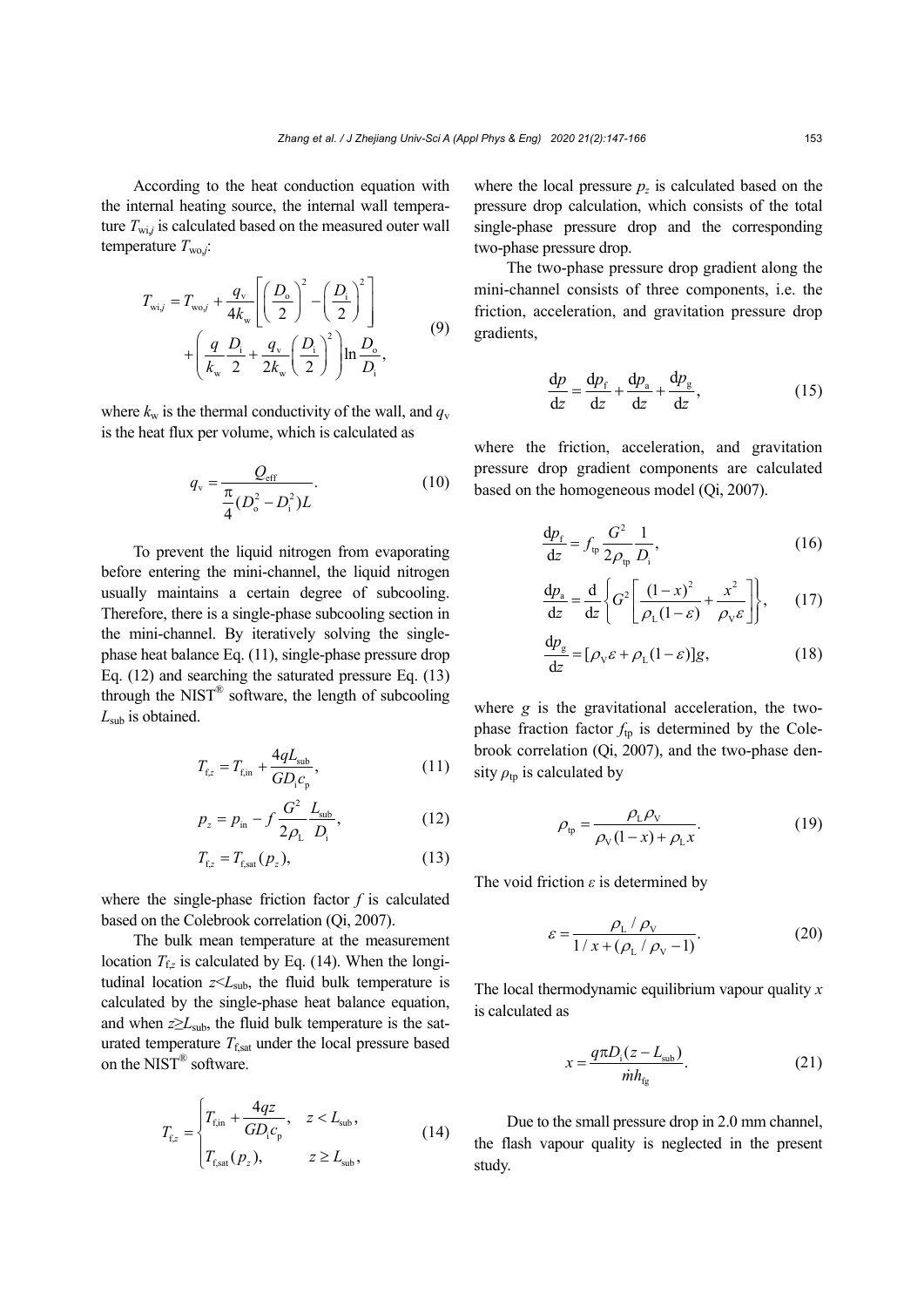#### **3.4 Uncertainty analysis**

The experimental uncertainties mainly came from the channel dimension, the mass flow rate, the heat power, and the temperature measurements. According to the standard uncertainty analysis of Taylor (1997), uncertainties of mini-channel inner diameter, channel length, inner surface area, mass flow rate, mass flux, effective heat power, effective heat flux, and heat transfer coefficient were estimated. Maximum uncertainties are summarized in Table 5.

**Table 5 Maximum uncertainties** 

| Parameter                   | Maximum uncertainty $(\%)$ |
|-----------------------------|----------------------------|
| Mini-channel inner diameter | 0.5                        |
| Mini-channel length         | 0.0067                     |
| Inner surface area          | 0.5                        |
| Mass flow rate              | 0.15                       |
| Mass flux                   | 1.01                       |
| Voltage                     | 0.15                       |
| Current                     | 0.5                        |
| Effective heat power        | 0.52                       |
| Effective heat flux         | 0.72                       |
| Heat transfer coefficient   | 10.07                      |

#### **4 Flow boiling experimental results**

## **4.1 Single-phase heat transfer validation**

The single-phase liquid nitrogen heat transfer validation is conducted in the channel with  $D_i=2.0$  mm under a variety of Reynolds conditions. Fig. 3 gives the single-phase Nusselt number *Nu* versus Reynolds number *Re* ranging from 7985 to 14323. The Dittus-Boelter correlation Eq. (22) and the Gnielinski correlation Eq. (23) were used to validate the experimental data. Both correlations are applied to the heat transfer in fully developed turbulent flow in smooth tubes. It is noted that the applicable *Re* of the Dittus-Boelter correlation is over 10000, while the applicable *Re* of the Gnielinski correlation is from 2300 to  $1 \times 10^6$ .

$$
Nu = 0.023Re0.8Pr0.4,
$$
 (22)

$$
Nu = \frac{(f/8)(Re - 1000)Pr}{1 + 12.7\sqrt{f/8}\left(Pr^{2/3} - 1\right)},
$$
 (23)

where  $Pr$  is the Prandtl number and  $f$  is the single-

phase friction factor, calculated by the Filonenko correlation:

$$
f = (1.82 \lg Re - 1.64)^{-2}.
$$
 (24)

As shown in Fig. 3, the experimental Nusselt numbers increase with Reynolds numbers and the experimental data show good agreement with the Gnielinski correlation, within  $\pm 15\%$ . It is also found that the prediction of the Dittus-Boelter correlation is similar to the Gnielinski correlation at the condition of *Re*>10000. The single-phase result helps to validate the experimental system, procedure, and data reduction employed in this study.



**Fig. 3 Single-phase Nusselt number versus Reynolds**   $number (D_i=2.0 \text{ mm})$ 

#### **4.2 Boiling curves**

The flow boiling curves for nitrogen at three different mass fluxes and three different inlet pressures were obtained as plotted in Fig. 4 and Fig. 5, respectively. The plot shows the variation of wall superheat at the downstream location  $T_{w9}$  with the heat flux. The heat flux ranges from 0 to 223.2  $\text{kW/m}^2$ until the CHF is reached.

As represented in Fig. 4, at a wall superheat of 8–10 K, there is a sharp change in slope of the curves marking the onset of nucleate boiling (ONB). It can also be seen that the heat flux of ONB increases with the mass flux. After the ONB, the wall superheat becomes less sensitive to heat flux as the fluid begins to consume the latent heat (Balasubramanian et al., 2011). According to Wang and Sefiane (2012), the increase in the slopes of the boiling curves is caused by the transition from partial nucleate boiling to fully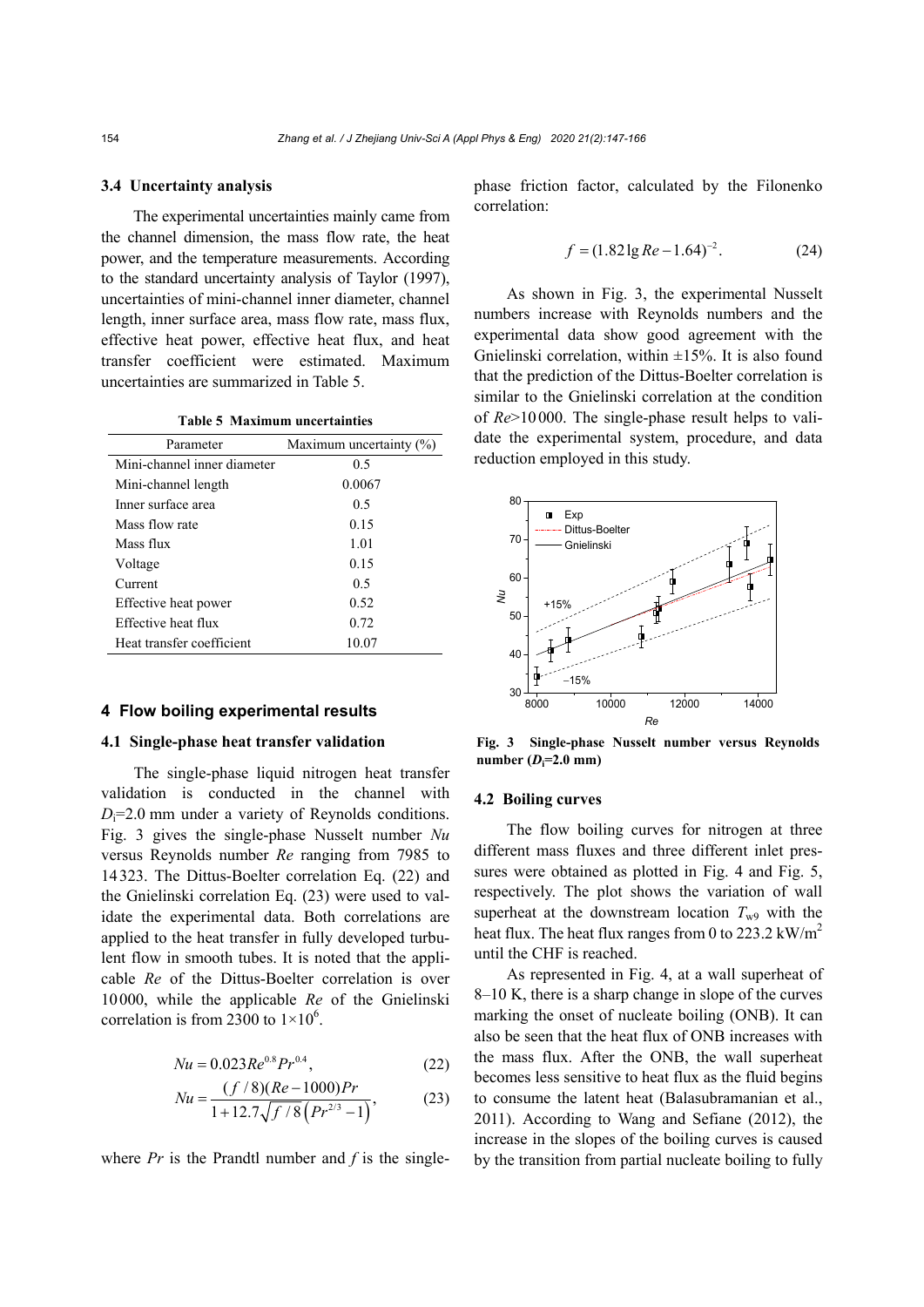developed nucleate boiling. It is found that the boiling curves at different mass fluxes collapse beyond the ONB, which might be caused by the narrow range of mass flux. Besides, the merging of the boiling curves at the limited range of test conditions indicates the dominance of nucleate boiling according to Bertsch et al. (2008) and Harirchian and Garimella (2008). However, the CHF at  $G=830 \text{ kg/(m}^2 \text{·s)}$  did not increase as expected, the reason for which is most likely related to the increasing inlet pressure due to the control accuracy of the inlet pressure.



**Fig. 4** Effect of mass flux on boiling curves  $(D_i=2.0 \text{ mm})$ , *p***in=630–740 kPa)** 

Note that the "hysteresis phenomenon" occurs at a mass flux of 530 kg/( $m^2$ ·s) and 680 kg/( $m^2$ ·s), which means at the sudden fall of temperature after the ONB. Qi et al. (2007b) also found the temperature hysteresis phenomenon and considered that it was caused by the transition from single-phase forced convection to two-phase flow boiling. A more prevalent view is that the decrease of wall superheat required for nucleation of residual gases results in a significant drop in wall temperature.

The effect of the inlet pressure on boiling curves is shown in Fig. 5. It is found that the effect of pressure on ONB should be highlighted. The higher the pressure, the lower the wall superheat required for ONB. The superheat for bubble nucleation decreases with increasing saturation pressure, which is in concert with Zhang et al. (2017) and Chen et al. (2019). Different from Fig. 4, the effect of the inlet pressure on the boiling curve could be identified after the ONB. With the increase of inlet pressure, the wall superheat decreases at the same heat flux, which indicates that

the increase of the inlet pressure has a positive enhancement on heat transfer performance.

Note that the CHF decreases with the increase of inlet pressure. The higher the pressure, the easier heat transfer deterioration will occur. The possible reason for this will be discussed in Section 4.3.4 and further study is still needed on this phenomenon.



**Fig. 5** Effect of inlet pressure on boiling curves  $(D_i=$ 2.0 mm, and  $G=680 \text{ kg/(m}^2 \cdot \text{s)})$ 

# **4.3 Heat transfer coefficients versus vapour quality**

#### 4.3.1 Flow patterns

Four flow patterns are identified in the present experimental investigation: intermittent, annular, dry-out, and mist flows. According to the nitrogen flow pattern visualization in 1.931 mm mini-channel conducted by Fu et al. (2008), the bubbly, slug, and churn flows could be grouped together in intermittent flow. The nucleate boiling, thin film evaporation of the liquid film trapped between the bubble and the wall and the convection to the liquid and vapour slugs between two successive bubbles are the most important heat transfer mechanisms (Thome and Consolini, 2010). Different from the annular flow described by Fang et al. (2016), in mini-channel annular flow, the vapour phase becomes a continuous flow in the core of the channel and is surrounded by a thin liquid film (Fu et al., 2008). The conduction and convective evaporation across the liquid film should be the dominant heat transfer mechanism. According to Charnay et al. (2014), the dry-out flow regime corresponds to the regime that starts when the liquid film disappears at the wall partially and/or intermittently, and lasts until the inception of the mist flow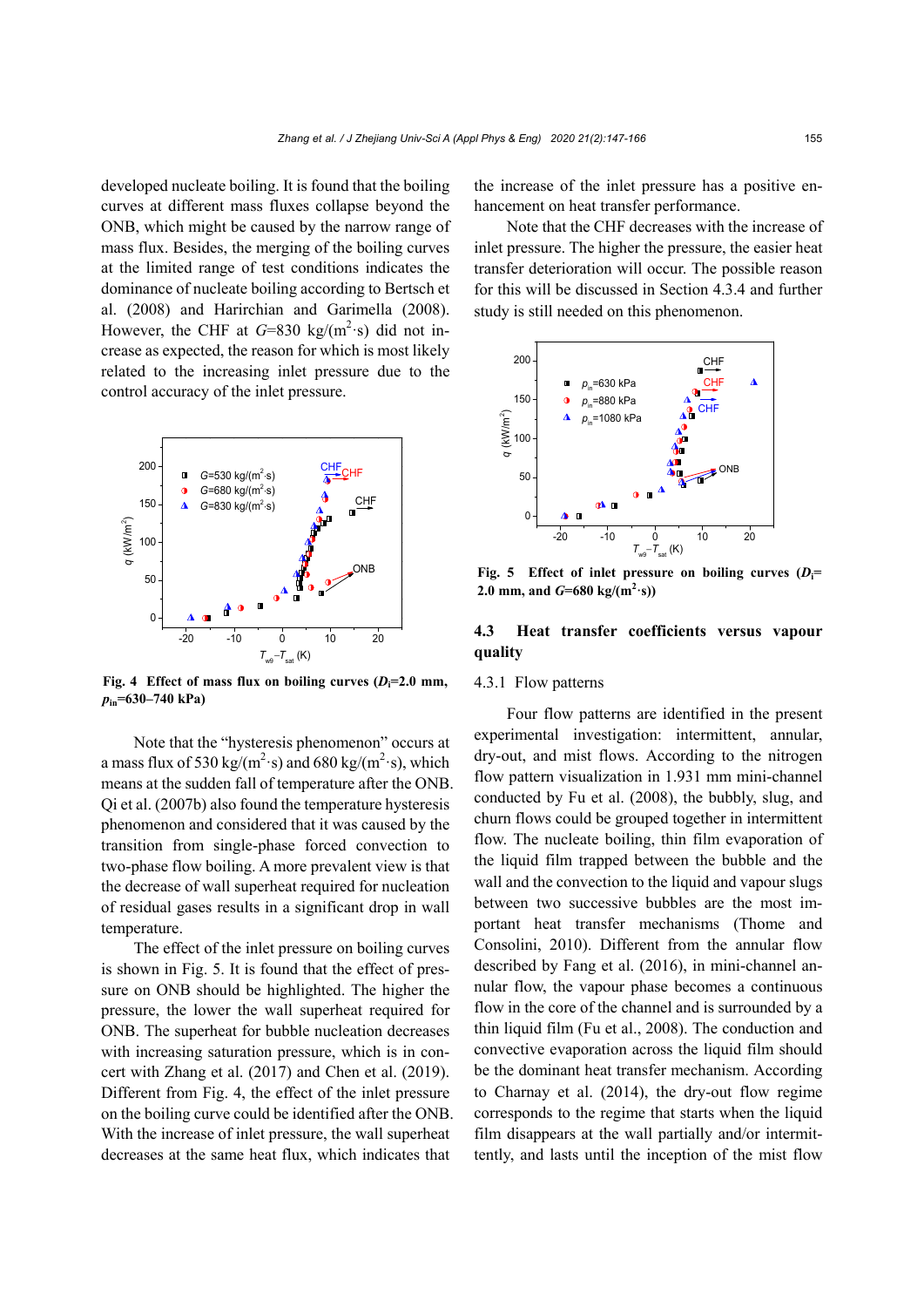where the liquid film is entrained into the high velocity vapour core with or without redeposition on the channel walls. To help better understand the heat transfer dominant mechanisms at high saturation pressures, the transition between intermittent flow (IF) and annular flow (AF) is indicated by a black line in the following sections.

4.3.2 Influence of heat flux on heat transfer coefficient versus vapour quality

The influence of the heat flux over the heat transfer coefficient is illustrated on Fig. 6 for an inlet pressure of 630 kPa and for a mass flux of 530 kg/( $m^2$ ·s). In general, the higher the heat flux, the larger the heat transfer coefficient. Three heat transfer trends can be identified with the increasing heat flux.

At low and intermediate heat fluxes (59.7 kW/m<sup>2</sup>)  $\leq q \leq 118.8$  kW/m<sup>2</sup>), for low vapour quality the heat transfer coefficient increases with vapour quality and raises slightly with heat flux during the intermittent flow regime. It is clear that small bubbles play an important role in conditions of low quality (Charnay et al., 2015). Indeed, the properties of nitrogen, e.g. the lower surface tension and the lower latent heat of evaporation (Table 1), result in an intensification of the nucleate boiling heat transfer due to an increase of the number of active nucleation sites and to a decrease of the detachment bubble radius, which means the bubbles could be easily created and depart with smaller bubble sizes in liquid nitrogen (Charnay et al., 2015; Zhang et al., 2017). Thus, the slight increase of heat flux would have little enhancement on nucleation boiling under low and intermediate heat flux conditions. At higher vapour quality, for low heat fluxes, the heat transfer coefficient decreases with the vapour quality. However, for intermediate heat fluxes, the heat transfer coefficient versus vapor quality has a characteristic of an inverted "U" shape and increases little with heat flux. When the flow pattern becomes annular, the heat transfer coefficient decreases slightly at first and then falls sharply with increasing vapour quality. On one hand, the decrease of the heat transfer coefficient results from the reduction of the nucleate boiling contribution in the annular flow regime. On the other hand, it was found that the deposition of the liquid droplets could cause the decrease of the heat transfer coefficient (Qu and Mudawar, 2003) in annular flow. In addition, Dupont et al. (2004) suggested that the liquid film partial dry-out could also cause the heat transfer coefficient decline.



**Fig. 6 Influence of heat flux on the heat transfer coefficient.**  $D_i = 2.0 \text{ mm}, p_{in} = 630 \text{ kPa}, \text{ and } G = 530 \text{ kg/(m}^2 \cdot \text{s)}$ 

At higher heat fluxes  $(q \ge 131.6 \text{ kW/m}^2)$ , the heat transfer coefficient first decreases, then increases to the peak and finally decreases with the vapour quality. This produces a unique double valley shape. For low vapour quality, nucleate boiling is the dominant heat transfer mechanism. Because of the properties of the nitrogen, a large number of small bubbles tend to coalesce into intermittent flow at high heat flux. Thereby, the percentage of the vapour convection (partial dry-out) of the intermittent flow increases and results in the decrease of the heat transfer coefficient (Thome and Consolini, 2010). The curves exhibit a minimum heat transfer coefficient value which coincides with the intermittent-annular flow pattern transition. The vapour quality corresponding to the minimum value of heat transfer coefficient is called  $x_{\text{min}}$ . For vapour quality higher than  $x_{\text{min}}$ , the annular liquid film becomes thinner and the convective evaporation contribution is sufficient to lead to an increase of the heat transfer coefficient with increasing vapor quality. However, after the heat transfer coefficient reaches the peak, the heat transfer coefficient falls sharply. This corresponds to the partial dry-out inception of the liquid film (Fang et al., 2016), indicating the occurrence of the dry-out flow.

Fig. 7 highlights the influence of heat flux on the heat transfer coefficient at a similar inlet pressure of 665 kPa and higher mass flux of 680 kg/( $m^2$ ·s). At higher mass flux, it is clear that the higher the heat flux, the larger the heat transfer coefficient and three heat transfer trends could still be identified. However, it was found that the nucleation boiling contribution is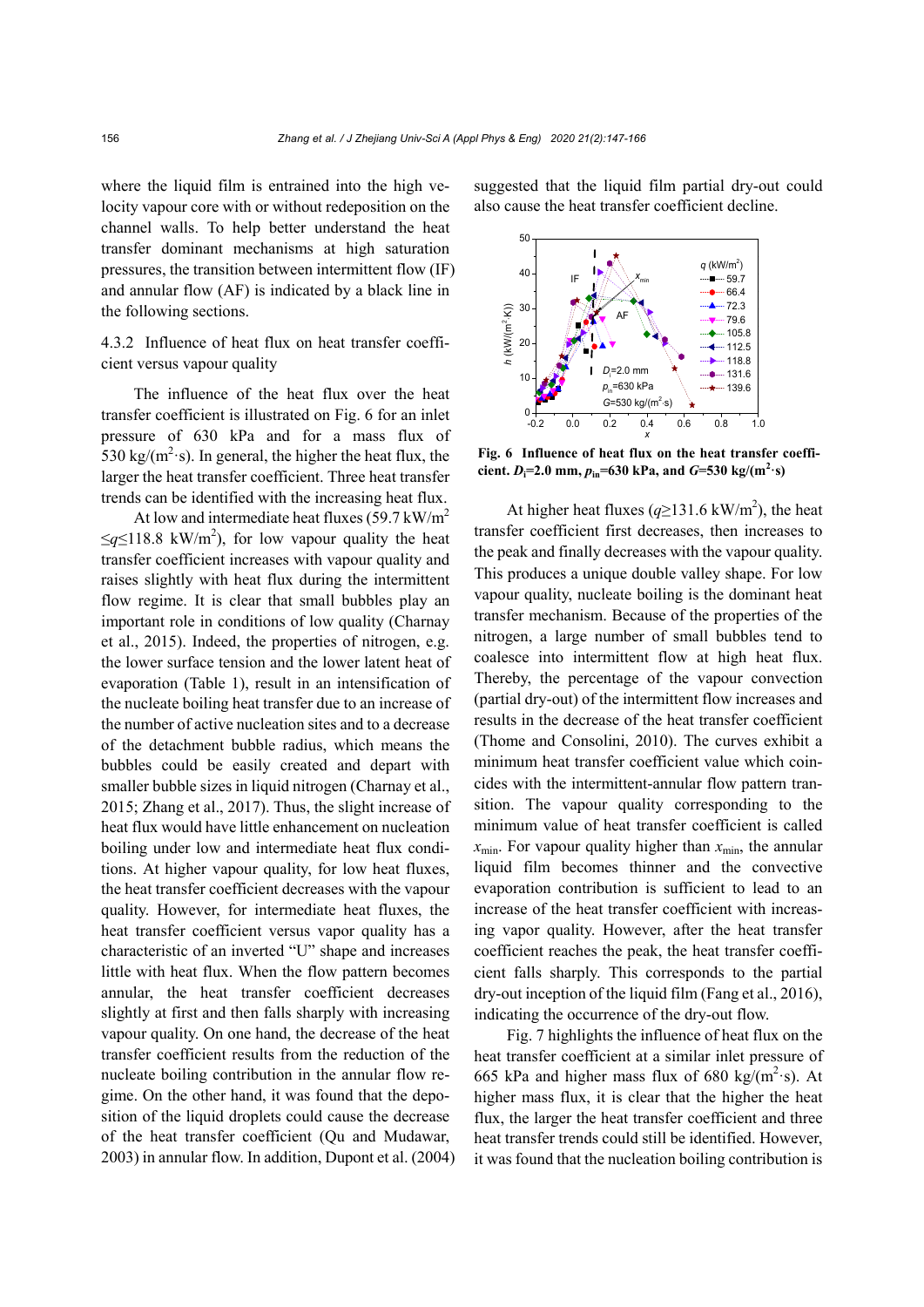suppressed at low vapour quality under higher mass flux, for the double valley shape not only exists at higher heat fluxes (187.8 kW/m<sup>2</sup> $\leq q \leq 223.2$  kW/m<sup>2</sup>) but also appears when it comes to intermediate heat fluxes (129.0 kW/m<sup>2</sup> $\leq q \leq 158.2$  kW/m<sup>2</sup>).

At intermediate heat flux conditions  $(129.0 \text{ kW/m}^2 \leq q \leq 158.2 \text{ kW/m}^2)$ , for low vapour quality, the heat transfer coefficient decreases abruptly with increasing vapour quality during intermittent flow. In the previous analysis of Section 4.2, it was found that the higher the mass flux, the larger the wall superheat required for ONB, leading to a decrease of the number of active nucleation sites. Therefore, the nucleate boiling is suppressed during intermittent flow at higher mass flux. After the  $x_{\text{min}}$ , the heat transfer coefficient marks out a plateau resulting from the decrease of nucleate boiling and the increase of convective evaporation when it comes to the annular flow. For higher vapour quality, the heat transfer coefficient falls with increasing vapour quality, corresponding to the inception of partial dry-out.



**Fig. 7 Influence of heat flux on the heat transfer coefficient.** *D***i=2.0 mm,** *p***in=665 kPa,** *G***=680 kg/(m2 ·s)**

At higher heat flux conditions  $(q \ge 187.8 \text{ kW/m}^2)$ , for the lower vapour quality region, the heat transfer is mainly due to nucleate boiling and the heat transfer coefficient decreases sharply corresponding to the intermittent flow regime. The bubbles tend to coalesce to form bigger bubbles, and as a consequence, it suggests that this abrupt decrease was most likely caused by partial dry-out during intermittent flow. For higher vapour qualities, the heat transfer coefficient increases with increasing vapour quality until the inception of dry-out flow. The completion of dry-out flow indicates that the mist flow and the heat transfer

coefficient become nearly constant in value in this regime.

Fig. 8 represents the influence of the heat flux on the heat transfer coefficient for two higher inlet pressures:  $p_{in}$ =890 kPa (Fig. 8a) and  $p_{in}$ =1000 kPa (Fig. 8b), at a constant mass flux  $(680 \text{ kg/(m}^2 \cdot \text{s}))$ . Under higher inlet pressure, the three heat transfer trends are no longer apparent with increasing heat flux, especially for  $p_{in}$ =1000 kPa. This means that the influence of the heat flux on the heat transfer coefficient is weakened at higher inlet pressure.

For an inlet pressure of 890 kPa (Fig. 8a), the heat flux has little influence on the heat transfer coefficient over the vapour quality range for low and intermittent heat fluxes while the heat flux increases the heat transfer coefficient at higher heat fluxes.

At low and intermediate heat fluxes  $(83.4 \text{ kW/m}^2 \leq q \leq 160.5 \text{ kW/m}^2)$ , for low vapour quality, the heat transfer coefficient increases with increasing vapour quality during intermittent flow. This means that the nucleate boiling contribution to heat transfer is enhanced again with increasing inlet pressure. For inlet pressure of 890 kPa, nucleate boiling is enhanced and the increase of heat flux cannot influence the heat transfer coefficient under low and intermediate heat fluxes.

At higher heat fluxes  $(q \ge 186.8 \text{ kW/m}^2)$ , the double valley shape only exists when the heat flux increases to 211.7  $kW/m<sup>2</sup>$ . At the highest heat flux, the intense nucleate boiling causes the small bubbles to coalesce in the intermittent flow and the decrease of the heat transfer coefficient. Surpassing the  $x_{\text{min}}$ , the convective evaporation of the annular film increases the heat transfer coefficient. Furthermore, the partial dry-out of the annular flow liquid film causes the decrease of the heat transfer coefficient.

For an inlet pressure of 1000 kPa (Fig. 8b), the influence of the heat flux on the heat transfer coefficient is not significant. Indeed, at higher saturation pressure, the bubble detachment diameter is smaller and the bubble frequency is higher because of the modification of nitrogen thermophysical properties (Table 2). The nucleate boiling contribution to heat transfer is extremely intense under high inlet pressure. Thus, the influence of increase of heat flux on the heat transfer coefficient is not obvious. It is found that neither the inverted "U" shape nor the double valley shape occurred (Fig. 8b), indicating that the heat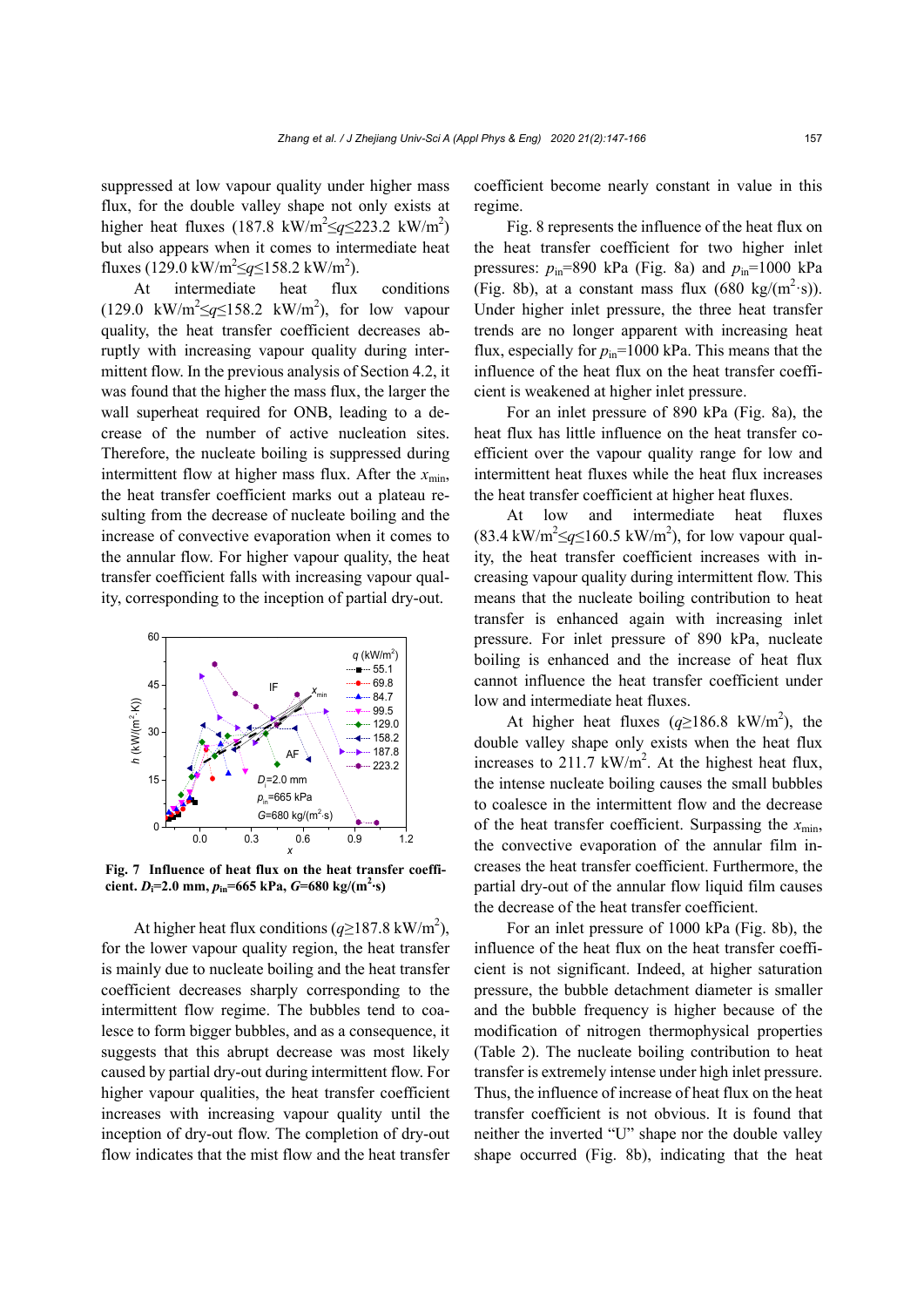transfer coefficient is a weak function of the vapour quality at high inlet pressure.



**Fig. 8 Influence of heat flux on the heat transfer coefficient: (a)** *p***in=890 kPa; (b)** *p***in=1000 kPa.** *D***i=2.0 mm,**  $G=680 \text{ kg/(m}^2 \cdot \text{s)}$ 

4.3.3 Influence of mass flux on heat transfer coefficient versus vapour quality

Mass flux is one of the physical parameters that the most strongly affects the heat transfer in convective boiling. For flow boiling in mini/micro-channels, both mass flux and heat flux can affect the boiling process significantly, depending on the channel sizes and shapes, fluid type, and operation conditions. Nucleate boiling and convective boiling heat transfer are the two dominant heat transfer mechanisms in microscale channels. However, the actual heat transfer mechanisms in micro-channels are much more complex than the two mechanisms. (Kim and Mudawar, 2014; Cheng and Xia, 2017) The influence of the mass flux on heat transfer coefficient depends on the experimental conditions.

Fig. 9 shows the effects of mass flux on heat transfer coefficient at the inlet pressure of 630 kPa at two heat flux conditions:  $q=125.1 \text{ kW/m}^2$  (Fig. 9a) and  $q=158.2 \text{ kW/m}^2$  (Fig. 9b). At low vapour quality (during intermittent flow), the nucleate boiling is enlightened due to the modification of the nitrogen properties at the tested higher inlet pressure condition and the nucleate boiling becomes the dominant mechanism. It is shown that the heat transfer coefficient decreases with the increasing vapour quality and decreases with the increasing mass flux, which indicates that the increase of the mass flux suppresses the nucleate boiling.



**Fig. 9 Influence of mass flux on the heat transfer coefficient:** (a)  $q=125.1 \text{ kW/m}^2$ ; (b)  $q=158.2 \text{ kW/m}^2$ .  $D_i=2.0 \text{ mm}$ , *p***in=630 kPa** 

After  $x_{\text{min}}$ , which corresponds to the annular flow, the increase of mass flux decreases the heat transfer coefficient within the limited mass flux conditions. In annular flow, the liquid film thickness increases with the mass flux before the dry-out occurs. However, with the dry-out occurring on the liquid film, the heat transfer coefficient decreases with the vapour quality at mass flux of 530 kg/( $m^2$ ·s) condition. The increase of the mass flux postpones the dry-out and the heat transfer coefficient is higher with the larger mass flux after the dry-out occurs (Fig. 9b).

As Agostini et al. (2008) and Ribatski et al. (2006) illustrated, in most cases, the heat transfer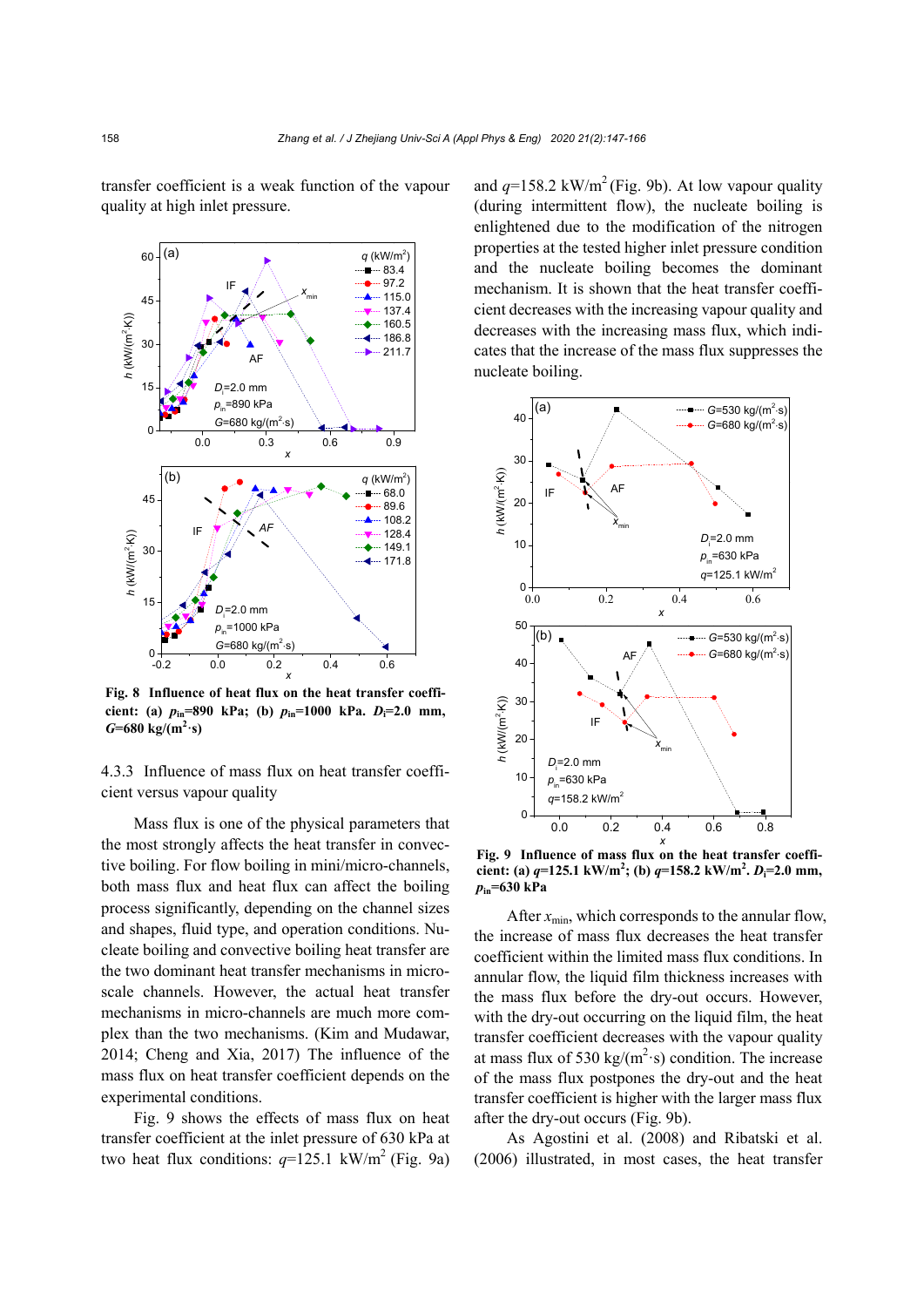coefficient increases with increasing mass flux; however, other variations are also observed, which reflects the complicity of the flow boiling mechanism in micro/mini-channels.

4.3.4 Influence of inlet pressure on heat transfer coefficient versus vapour quality

Major modifications are expected when varying the inlet pressure from 665 to 1000 kPa. Indeed, some modifications in properties at high inlet pressure strongly enhance the nucleation boiling contribution to heat transfer, leading to an increase of the heat transfer coefficient. Fig. 10 highlights the influence of the inlet pressure at a constant mass flux  $(680 \text{ kg/(m}^2 \cdot \text{s}))$  for two different heat fluxes:  $q=$ 158.2 kW/m<sup>2</sup> (Fig. 10a) and  $q=186.7$  kW/m<sup>2</sup> (Fig. 10b). The higher the inlet pressure, the larger the heat transfer coefficient is over a wide range of vapour quality until the inception of partial dry-out.

As shown in Fig. 10, the heat transfer coefficient increases with increasing inlet pressure. This is in accordance with the previous analysis of the boiling curve. According to Bao et al. (2000) and Qi et al. (2007b), the reason for this is related to the superheat degree decreasing with the increase of pressure in the nucleate boiling region. In addition, the bubble frequency is higher and the bubble size is smaller with the increase of inlet pressure. This facilitates the decreased range of intermittent flow and the earlier transition to the annular flow. Because of the enhancement of nucleate boiling, this results in an overall increase of the heat transfer coefficient.

In Fig. 10b, the increase of the inlet pressure leads to the earlier occurrence of partial dry-out. The reason for this is related to the modification of nitrogen thermophysical properties. The higher the saturation pressure, the smaller the surface tension, which plays an important role in maintaining the annular film steady. The lower the surface tension, the higher the liquid film entrainment fraction (droplets) is. As a consequence, the annular film could be unsteady under higher inlet pressure and the partial dry-out would occur earlier.

# **4.4 Heat transfer correlation assessment**

Experimental heat transfer results were compared with six existing correlations (Chen (1963), Shah (1976), Klimenko (1982), Tran et al. (1996), Qi



**Fig. 10 Influence of inlet pressure on the heat transfer coefficient:** (a)  $q=158.2 \text{ kW/m}^2$ ; (b)  $q=186.7 \text{ kW/m}^2$ .  $D_i=$  $2.0 \text{ mm}, G = 680 \text{ kg/(m}^2 \cdot \text{s)}$ 

et al. (2007b), and Kim and Mudawar (2013)) for macro-, mini-, and micro-channels. The Chen and Shah correlations are widely used in the macrochannel heat transfer calculation. The Chen correlation considers the addition of the nucleate and convective boiling contribution. Although the Chen correlation is based on conventional fluids, Butterworth and Hewitt (1977) and Clark (1969) suggested that the Chen correlation is suitable for the cryogenic fluid. The Klimenko correlation is based on cryogenic fluids and validated by the nitrogen experimental data (Klimenko and Sudarchikov, 1983), which considers the nucleate boiling and the convective evaporation by a modified *Bo*\* . The main heat transfer mechanism of the Tran correlation was nucleate boiling and it has been validated by the nitrogen flow boiling data (Zhang et al., 2017; Chen et al., 2019). The Qi correlation is based on the nitrogen data obtained in micro-channels, consisting of both nucleate and convective boiling. The Kim-Mudawar correlation is proposed based on the superposition of nucleate boiling and convective boiling for refrigerants,  $CO<sub>2</sub>$ , and water. The details of selected correlations are summarized in Table 6.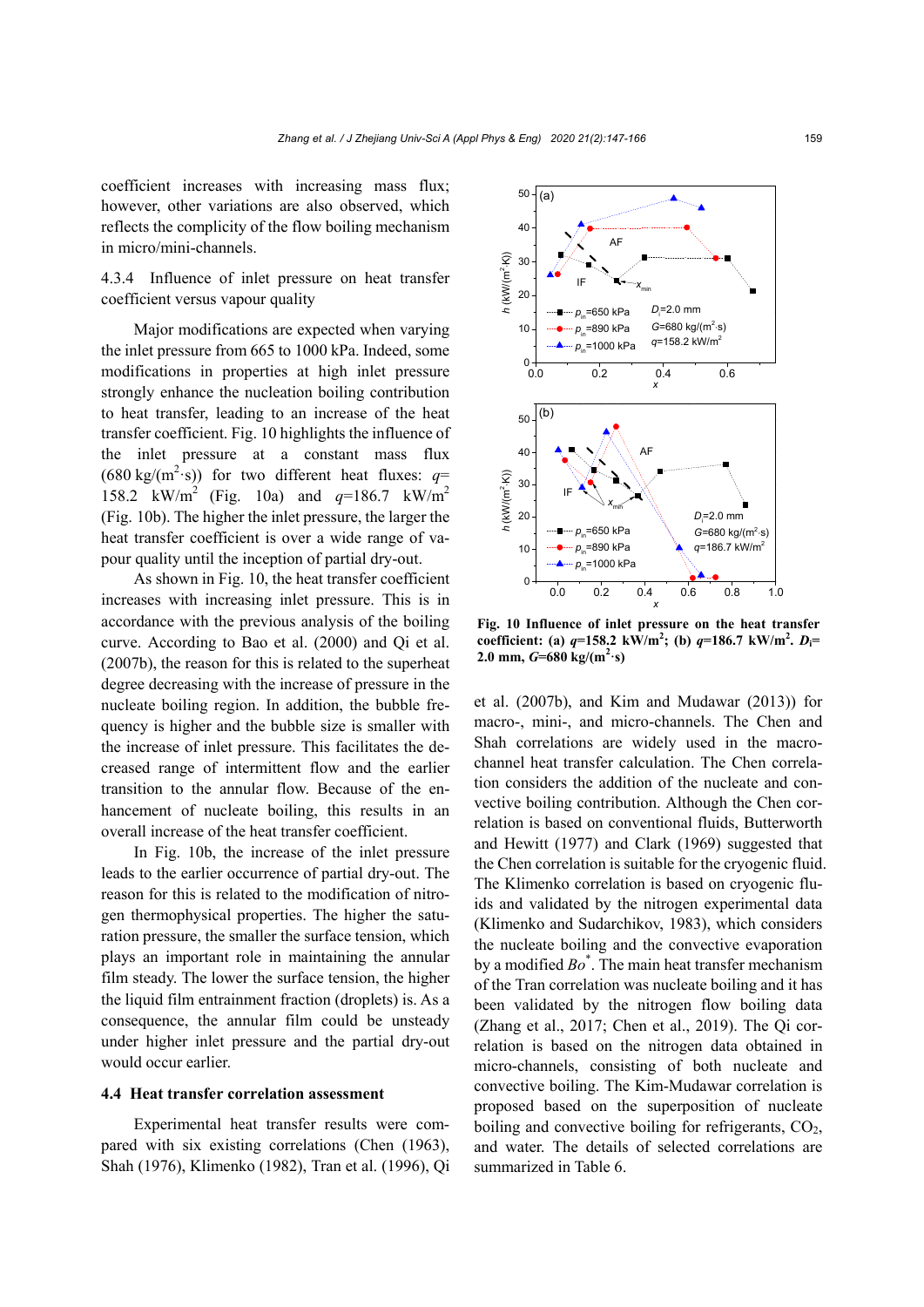| Reference            | Parameter range                                                                                                           | Correlation for heat transfer coefficient                                                                                                                                                                                                                                    |
|----------------------|---------------------------------------------------------------------------------------------------------------------------|------------------------------------------------------------------------------------------------------------------------------------------------------------------------------------------------------------------------------------------------------------------------------|
| Chen, 1963           | Water and organic fluids:<br>$p=56-3228$ kPa, $x=0.01-0.71$ ,                                                             | $h_{\rm in} = Eh_{\rm L} + Sh_{\rm nh}$ , $h_{\rm L} = 0.023(Re_{\rm L})^{0.8} (Pr_{\rm L})^{0.4} (k_{\rm L}/D_{\rm L}),$                                                                                                                                                    |
|                      | macro-channels and annulus                                                                                                | $h_{\rm nb} = 0.00122 \left( \frac{k_{\rm L}^{0.79} c_{\rm pL}^{0.45} \rho_{\rm L}^{0.49}}{\sigma^{0.5} \mu_{\rm s}^{0.23} h_{\rm cs}^{0.24} \rho_{\rm v}^{0.24}} \right)^{\nu \circ} (\Delta T_{\rm sat})^{0.24} (\Delta p)^{0.75},$                                        |
|                      |                                                                                                                           | $E = (1 + 1 / X^{0.5})^{1.78}$ , $S = 0.9622 - 0.5822 \left[ \arctan \left( \frac{Re_L F^{1.25}}{6.18 \times 10^4} \right) \right],$                                                                                                                                         |
|                      |                                                                                                                           | $X = \left(\frac{1-x}{x}\right)^{0.9} \left(\frac{\rho_{\rm v}}{\rho_{\rm r}}\right)^{0.9} \left(\frac{\mu_{\rm L}}{\mu_{\rm v}}\right)^{0.9}$ , $Re_{\rm L} = \frac{G(1-x)D_{\rm i}}{\mu_{\rm i}}, \quad Pr_{\rm L} = \frac{c_{\rm pL}\mu_{\rm L}}{k_{\rm L}}$              |
| Shah, 1976           | Water and refrigerants (R11, R22,<br>R <sub>12</sub> , R <sub>502</sub> ):                                                | $h_{\rm m}$ = max(E, S) $h_{\rm L}$ , $h_{\rm L}$ = 0.023(Re <sub>t</sub> ) <sup>0.8</sup> (Pr <sub>t</sub> ) <sup>0.4</sup> (k <sub>t</sub> /D <sub>i</sub> ).                                                                                                              |
|                      | $D_i = 5 - 15.8$ mm,                                                                                                      | $\left(S=1.8/N^{0.8}\right), E=230Bo^{0.5}\right), N>1.0,$                                                                                                                                                                                                                   |
|                      | $G=70-11071$ kg/(m <sup>2</sup> ·s),<br>$q=90-1215$ kW/m <sup>2</sup> ,                                                   | $\left\{ S = 1.8/N^{0.8}, E = FBo^{0.5} \exp(2.74N^{-0.1}), 0.1 < N \le 1.0, \right\}$                                                                                                                                                                                       |
|                      | $x=0-0.7$ , macro-channels                                                                                                | $S = 1.8/N^{0.8}$ , $E = FBo^{0.5}$ exp(2.47N <sup>-0.15</sup> ), $N \le 0.1$ ,                                                                                                                                                                                              |
|                      |                                                                                                                           |                                                                                                                                                                                                                                                                              |
|                      |                                                                                                                           | $\begin{cases} F = 14.70, & B_o \geq 1.1 \times 10^{-3}, \\ F = 15.43, & B_o < 1.1 \times 10^{-3}, \end{cases} \quad N = \left(\frac{1-x}{x}\right)^{0.8} \left(\frac{\rho_v}{\rho_L}\right)^{0.5}, \quad B_o = q/(h_{fg}G)$                                                 |
| Klimenko,<br>1982    | Nitrogen:<br>$D_i=1.6-14.1$ mm,<br>$p=90-2200$ kPa<br>$G=20-2200$ kg/(m <sup>2</sup> ·s)<br>$q=0.4-210$ kW/m <sup>2</sup> | $Nu / Nu_{\rm L} = \begin{cases} 1, & Bo^{0.5}_* < 6 \times 10^4, \\ 0.0041Bo^{0.5}_* & Bo^{0.5}_* \ge 6 \times 10^4 \end{cases} \quad Nu = \frac{hb}{k}.$                                                                                                                   |
|                      |                                                                                                                           | $b = [\sigma / g(\rho_L - \rho_V)]^{0.5}$ , $Bo_* = \frac{h_{\text{bg}}G}{g} [1 + x(\rho_L / \rho_V - 1)],$                                                                                                                                                                  |
|                      |                                                                                                                           | $Nu_{L} = 0.0042 Pe_{*}^{0.6} K_{n}^{0.5} K_{s}^{0.2}, Pe_{*} = qb / (h_{f_{0}} \rho_{V} a),$                                                                                                                                                                                |
|                      |                                                                                                                           | $K_{\rm p} = p / [\sigma g (\rho_{\rm L} - \rho_{\rm V})]^{0.5}$ , $K_{\rm s} = \frac{(\rho c_{\rm p} K)_{\rm w}}{(\rho c_{\rm s} k)_{\rm s}}$                                                                                                                               |
| Tran et al.,<br>1996 | R12:<br>$D_i=2.4-2.92$ mm,<br>$p=510, 820$ kPa,                                                                           | $h_{\text{tp}} = 8.4 \times 10^5 (Bo^2 W e_L)^{0.3} \left(\frac{\rho_L}{\rho}\right)^{0.4}$                                                                                                                                                                                  |
|                      | $G=44-832$ kg/(m <sup>2</sup> ·s),<br>$q=3.6-129$ kW/m <sup>2</sup> ,<br>$x=0-0.94$                                       | $We_{\rm L} = \frac{G^2 D_{\rm i}}{\rho_{\rm L} \sigma}$                                                                                                                                                                                                                     |
| Qi et al.,<br>2007a  | Nitrogen:<br>$D_i$ =0.531, 0.834, 1.042 mm,                                                                               |                                                                                                                                                                                                                                                                              |
|                      | $G=440-3000$ kg/(m <sup>2</sup> ·s),                                                                                      | $\sqrt{\frac{Nu}{Nu=1059.83Bo^{0.454}We^{0.045}K_p^{0.106}X^{0.107}Co^{-1.825}}$ , $x < 0.3$ ,<br>$Nu = 0.0042Bo^{-0.872}We^{-0.059}K_p^{0.293}X^{0.065}Co^{-1.704}$ , $x \ge 0.3$ ,                                                                                         |
|                      | $q=50-213$ kW/m <sup>2</sup>                                                                                              | $Co = \sqrt{\sigma / [(\rho_L - \rho_v)gD_i^2]}$                                                                                                                                                                                                                             |
| Kim and              | Refrigerants, $CO2$ , and water:                                                                                          | $h_{\rm th} = \sqrt{h_{\rm nb}^2 + h_{\rm cb}^2}$ , $p_{\rm R} = p/p_{\rm crit}$ ,                                                                                                                                                                                           |
| Mudawar,<br>2013     | $D_i=0.19-6.5$ mm,<br>$p_R$ =0.005-0.69,<br>$G=19-1608$ kg/(m <sup>2</sup> ·s),<br>$x=0-1$                                | $h_{\text{nb}} = 2345 \left( Bo \frac{P_{\text{H}}}{P_{\text{F}}} \right)^{0.7} p_{\text{R}}^{0.38} (1 - x) - 0.51 \left( 0.023 Re_{\text{L}}^{0.8} Pr_{\text{L}}^{0.4} k_{\text{L}} / D_{\text{i}} \right),$                                                                |
|                      |                                                                                                                           | $h_{\text{cb}} = 5.2 \left( Bo \frac{P_{\text{H}}}{P_{\text{F}}} \right)^{0.08} We_{\text{L}}^{-0.54} + 3.5 \left( \frac{1}{X} \right)^{0.94} \left( \frac{\rho_{\text{V}}}{\rho_{\text{L}}} \right)^{0.25}$<br>$(0.023Re_{\rm L}^{0.8}Pr_{\rm L}^{0.4}k_{\rm L}/D_{\rm i})$ |

**Table 6 Summary of selected correlations for saturated flow boiling heat transfer in macro-, mini-, and micro-channels** 

 $h_{\text{lb}}$ : two-phase heat transfer coefficient;  $h_{\text{L}}$ : liquid phase heat transfer coefficient;  $h_{\text{lb}}$ : nucleate boiling heat transfer coefficient;  $c_{\text{bL}}$ : liquid phase specific heat; Δ*T*sat: wall superheat; Δ*p*: pressure drop corresponding to the wall superheat; *E*: enhancement factor; *S*: suppression factor; *X*: Lockhart-Martinelli number; *μ*<sub>L</sub>: liquid phase viscosity; *μ<sub>V</sub>*: vapour phase viscosity; *Re*<sub>L</sub>: liquid phase Reynolds number; *Pr*<sub>L</sub>: liquid phase Prandtl number; *N*: dimensionless parameter in Shah correlation; *Bo*: boiling number; *E*: function of *Bo* and *N* in Shah correlation; *S*: function of *N* in Shah correlation; *F*: parameter defined in Shah correlation; *Nu*<sub>L</sub>: liquid phase Nusselt number; *b*: Laplace constant; *Bo*<sup>\*</sup>: modified Boiling number; *Pe*\*: modified Peclet number; *a*: thermal diffusivity; *K*<sub>p</sub>: dimensionless pressure number; *K*<sub>s</sub>: dimensionless surface number; *Pe\**: modified Peclet number; *a*: thermal diffusivity; *K*<sub>p</sub>: dimensi *ρ*w: wall material density; *c*pw: wall material specific heat; *k*w: wall material thermal conductivity; *Co*: confinement number; *We*L: liquid phase Weber number;  $h_{cb}$ : convective boiling dominant heat transfer coefficient;  $P_{H}$ : heated perimeter of channel;  $p_{F}$ : wetted perimeter of channel;  $p_{R}$ : reduced pressure;  $p_{\text{crit}}$ : critical pressure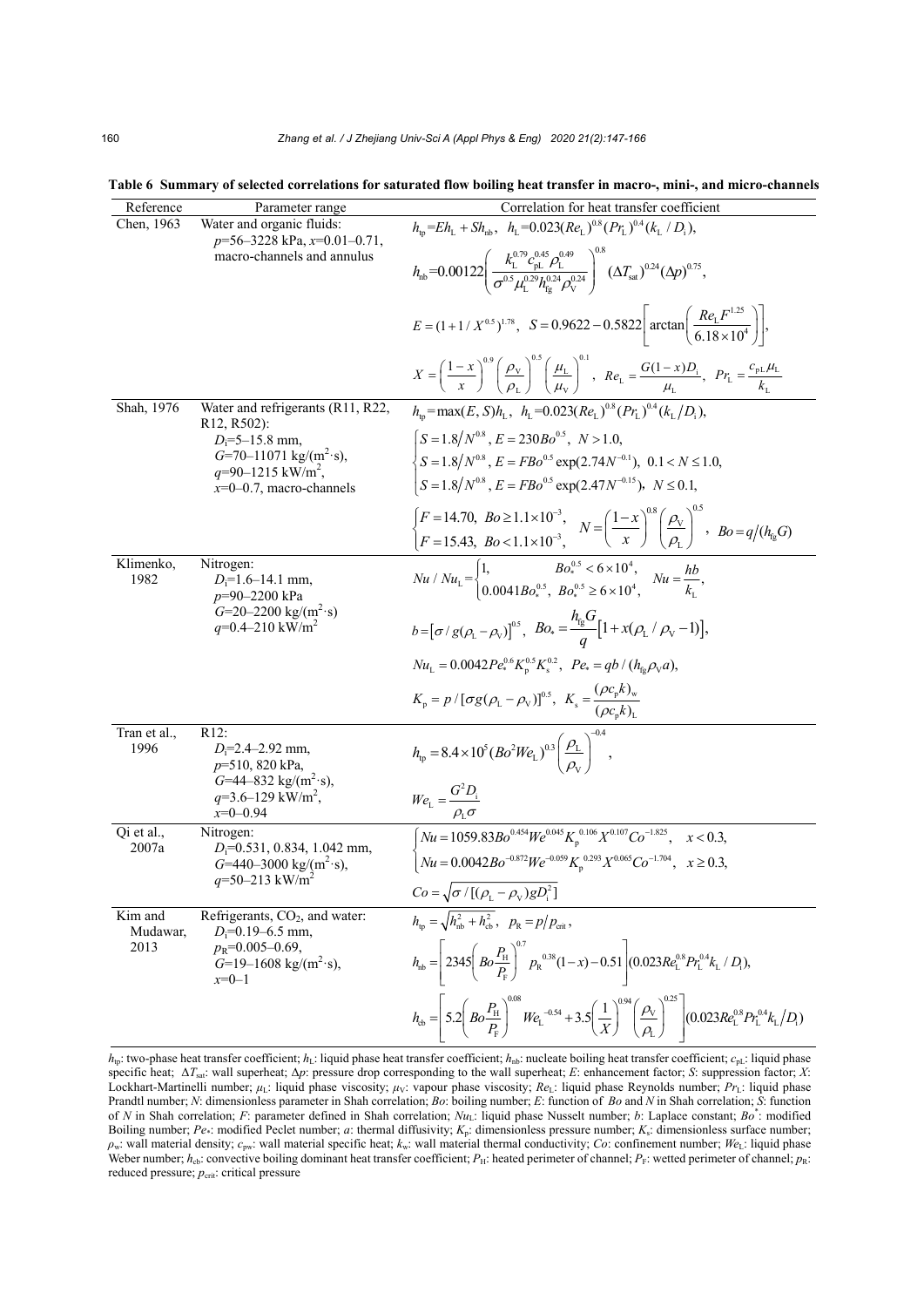Figs. 11a–11f show the ratios of the calculated to experimental heat transfer coefficient plotted against the vapour quality based on the Chen, Shah, Klimenko, Tran, Qi, and Kim-Mudawar correlations, respectively. The predictive accuracy of correlations is evaluated by the mean absolute error (MAE), which is defined as

$$
MAE = \frac{\sum (|h_{\text{exp}} - h_{\text{cal}}| / h_{\text{exp}})}{M} \times 100\%,
$$
 (25)

where *M* is the number of data points.

In Fig. 11, ratios of the calculated heat transfer coefficient to the experimental heat transfer coefficient show an increasing trend when the vapour quality exceeds 0.6 for all the six correlations. Specifically, the Chen correlation overestimates the heat transfer coefficient in the case of low vapour quality (for vapour quality less than 0.2), while the Shah correlation overestimates the heat transfer coefficient over the whole vapour quality range. It can be seen from Figs. 11c and 11d that the Klimenko and Tran correlations can estimate the heat transfer coefficient with the vapour quality well when the vapour quality



**Fig. 11 Ratios of the calculated to experimental heat transfer coefficient versus vapour quality**  (a) Chen; (b) Shah; (c) Klimenko; (d) Tran; (e) Qi; (f) Kim-Mudawar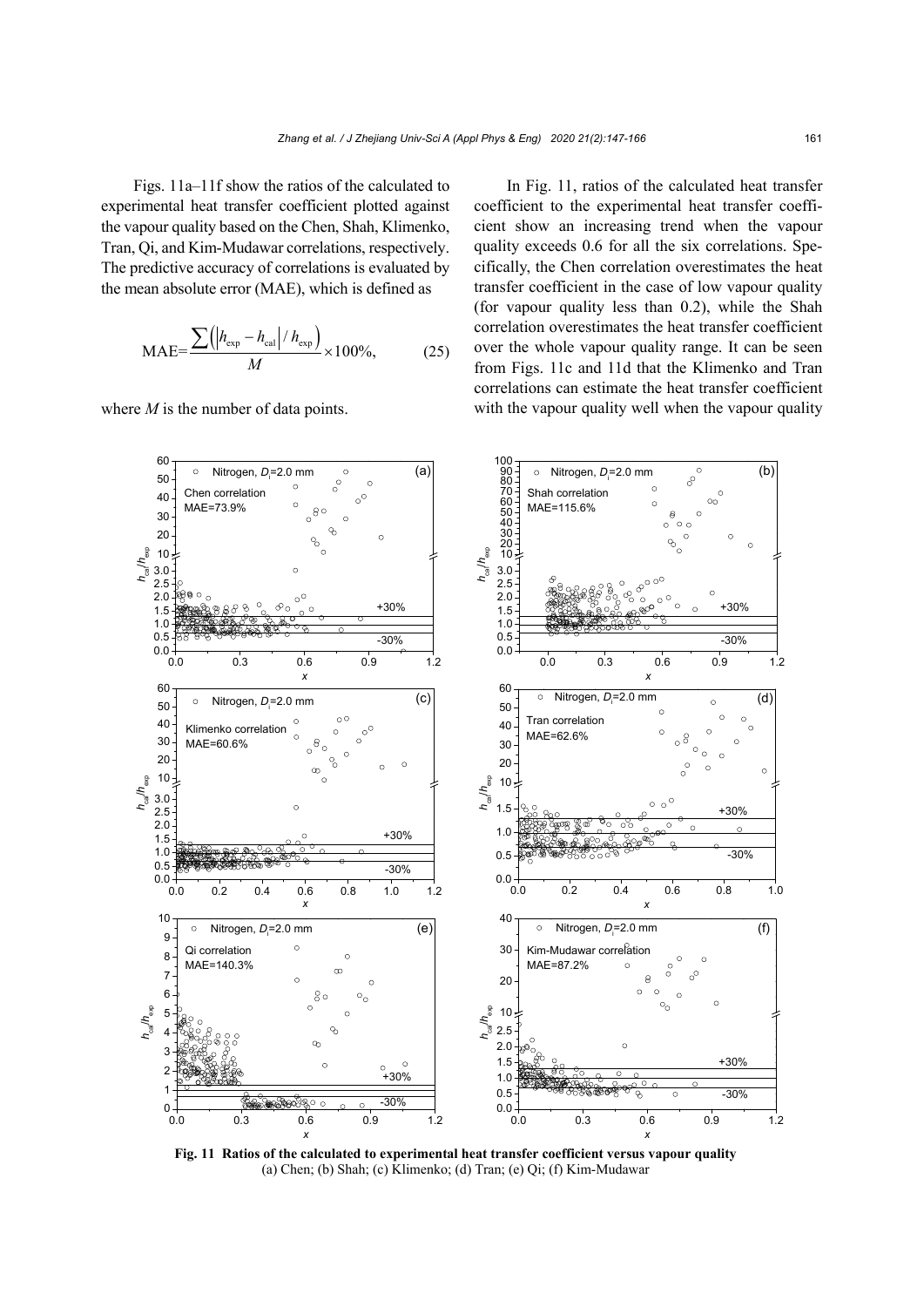is less than 0.6. The Qi correlation overestimated the heat transfer coefficient at *x*<0.3 while it underestimated the data when *x*≥0.3, which suggests that the 2.0 mm channel might not be for the micro-scale range. For the Kim-Mudawar correlation, the discrepancy is mainly concentrated in the low vapour quality region and the region with vapour quality greater than 0.6. Table 7 gives MAEs of selected correlations.

As shown in Fig. 11 and Table 7, the Klimenko and the Tran correlations have better MAEs (60.6% and 62.6%, respectively) among the six selected correlations. However, the Klimenko and Tran correlations could not predict the heat transfer coefficient well when  $x\geq0.6$ , where the partial dry-out causes heat transfer deterioration. Thus, a modified correlation needs to be proposed, taking into account both the nucleate boiling and dry-out heat transfer mechanism. The Tran correlation considers the effects of heat flux against flow heat capacity (*Bo*), flow inertia against liquid surface tension (*We*<sub>L</sub>), and the fluid character  $(\rho_L/\rho_V)$ , which represents the dominant heat transfer mechanism of nucleation boiling (Zhang et al., 2017). Based on the formation of the Tran correlation, the Lockhart-Martinelli number *X* and the dimensionless pressure number  $K_p$  are also considered in the modified correlation, which are rewritten as shown in Table 8.

As can be seen in Fig. 12, the modified correlation agrees well with the experimental data and an MAE of  $\pm$ 19.3% is obtained in experimental conditions. This means that the modified correlation considering the nucleate boiling and the partial dry-out heat transfer gives a relatively good description of the experimental data. More experiments are conducted to further investigate the nitrogen heat transfer mechanism and validate the correlation.

#### **5 Conclusions**

The flow boiling heat transfer of nitrogen at high subcritical pressure in a single vertical mini-channel was experimentally investigated. The tested mass flux was varied from 530 to 830 kg/ $(m^2 \cdot s)$ , the inlet pressure from 630 to 1080 kPa, and the heat flux from 0 to 223.2  $kW/m^2$ . Effects of the heat flux, inlet pressure and mass flux on the boiling curve, and the heat transfer coefficient were discussed and analyzed to better understand the heat transfer mechanism of

| the modified correlation             |             |  |
|--------------------------------------|-------------|--|
| Selected correlation                 | $MAE (\% )$ |  |
| Macro-channel correlations           |             |  |
| Chen                                 | 73.9        |  |
| Shah                                 | 115.6       |  |
| Klimenko                             | 60.6        |  |
| Mini- and micro-channel correlations |             |  |
| Tran                                 | 62.6        |  |
| Qi                                   | 140.3       |  |
| Kim-Mudawar                          | 87.2        |  |

Modified correlation 19.3

**Table 7 Summary of MAEs of selected correlations and** 



**Fig. 12 Comparison of experimental heat transfer coefficient data with the modified correlation**

**Table 8 Modified correlation for nitrogen flow boiling heat transfer** 

| Parameter range                                                                                        | Correlation for heat transfer coefficient                                                                                                                                                                                                                     |
|--------------------------------------------------------------------------------------------------------|---------------------------------------------------------------------------------------------------------------------------------------------------------------------------------------------------------------------------------------------------------------|
| Nitrogen:                                                                                              |                                                                                                                                                                                                                                                               |
| single mini-channel,<br>$D_i=2.0$ mm.                                                                  | $\begin{cases} Nu = 12.46Bo^{0.544}We^{0.035}X^{0.031}K_p^{0.614}, & x < 0.6, \\ Nu = 0.00136Bo^{-1.442}We^{0.074}, & x \ge 0.6, \end{cases}$                                                                                                                 |
| $p_{\text{in}}$ =630-1080 kPa,<br>$G=530-830$ kg/(m <sup>2</sup> ·s),<br>$q=0-230$ kW/m <sup>2</sup> , | $Bo = q/(h_{\text{fg}}G), \ \ We_{\text{L}} = \frac{G^2 D_{\text{i}}}{\rho_{\text{i}} \sigma}, \ \ X = \left(\frac{1-x}{x}\right)^{0.9} \left(\frac{\rho_{\text{V}}}{\rho_{\text{L}}}\right)^{0.5} \left(\frac{\mu_{\text{L}}}{\mu_{\text{V}}}\right)^{0.1},$ |
| $x=0-1$                                                                                                | $K_p = p / [\sigma g (\rho_L - \rho_V)]^{0.5}$                                                                                                                                                                                                                |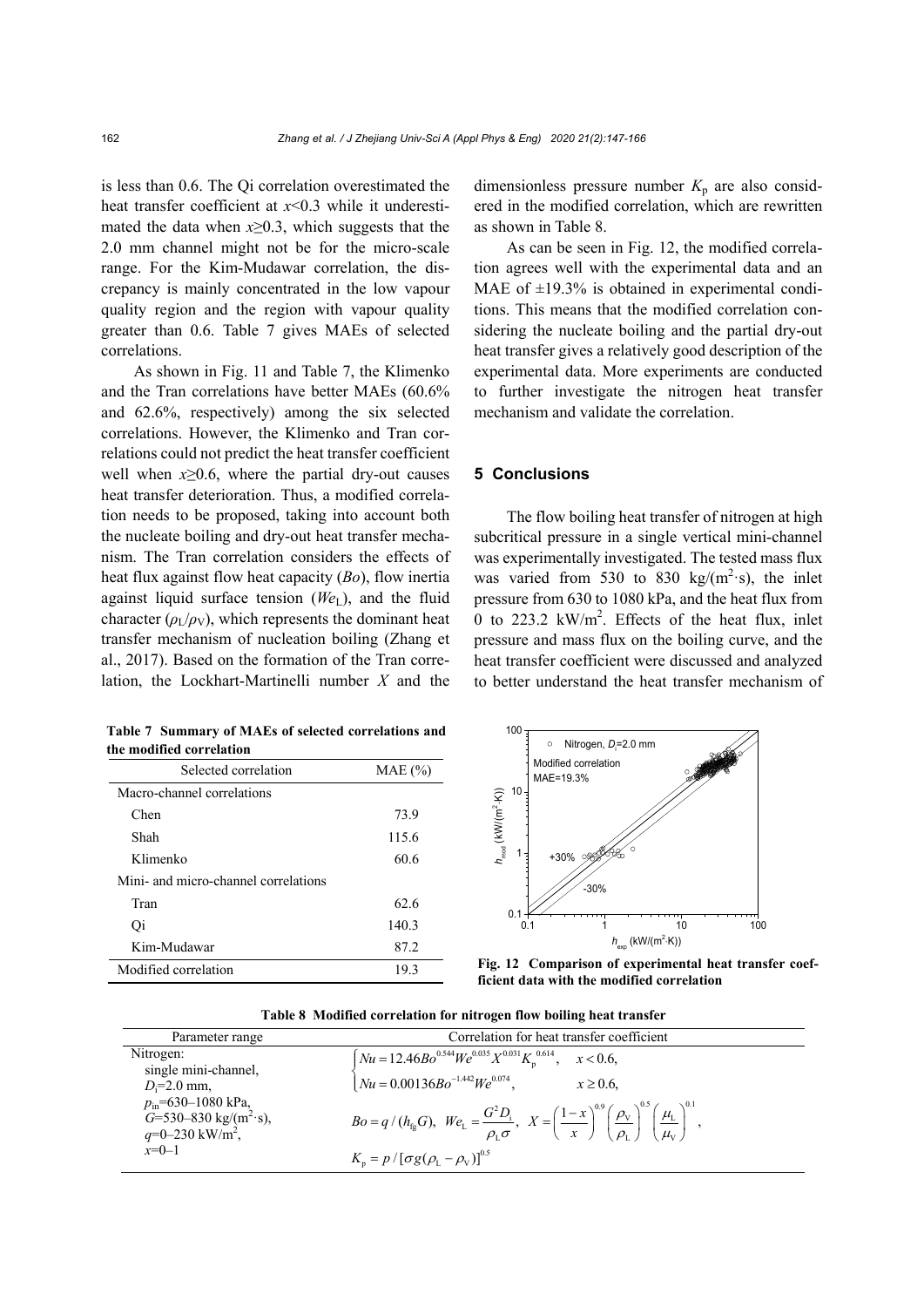nitrogen flow boiling under high saturation pressures in a vertical mini-channel. The experimental results were compared against six predictive correlations and a modified correlation was proposed based on the experimental data. From this study, the following conclusions can be drawn:

1. Within the limited test conditions, the merging of three boiling curves indicates the dominance of nucleate boiling. Besides, the increasing mass flux helps to enhance the CHF. The increase of the inlet pressure has a positive enhancement on the heat transfer performance. The CHF decreases with the increase of inlet pressure.

2. The heat flux has a dramatic effect on the heat transfer coefficient. Three heat transfer trends were identified with increasing heat flux. At low heat flux, the heat transfer coefficient first increases and then decreases with the vapour quality. At intermediate heat flux, the heat transfer coefficient presents an inverted "U" shape and is dependent on the heat flux. At high heat flux, the double valley shape was observed and the reason for this is that it corresponds to the partial dry-out in the intermittent flow and the annular flow. At higher mass flux, the nucleation boiling is suppressed and the double valley shape appears at intermediate heat flux. At higher inlet pressure, the influence of the heat flux and the vapour quality on the heat transfer coefficient is weakened because of the modification of nitrogen properties with saturation pressure.

3. Within the limited mass flux conditions, the increase of mass flux suppresses the nucleate boiling contribution to the heat transfer during intermittent flow. In annular flow, the increase of mass flux increases the annular film thickness and decreases the heat transfer coefficient before dry-out occurs.

4. The increasing inlet pressure increases the heat transfer coefficient over a wide range of vapour quality until the inception of partial dry-out. The lower surface tension and lower latent heat of evaporation enhance the nucleate boiling for higher inlet pressures. The increase of inlet pressure leads to the earlier occurrence of the partial dry-out, with the reason for this related to the unsteady liquid film with a lower surface tension under high inlet pressure.

5. It was found that the Klimenko and Tran correlations have better prediction accuracies among the six selected correlations. A modified correlation

(MAE=19.3%) was proposed on the basis of the Tran correlation considering both nucleate boiling and the partial dry-out heat transfer mechanism.

#### **Contributors**

Qing-lian LI, Yuan WANG, and Feng-chen ZHUANG designed the research. Jian-qiang ZHANG and Jie SONG processed the corresponding data. Bei-chen ZHANG and Jie SONG wrote the first draft of the manuscript. Qing-lian LI and Yuan WANG helped to organize the manuscript. Qing-lian LI, Yuan WANG, and Bei-chen ZHANG revised and edited the final version.

# **Conflict of interest**

Bei-chen ZHANG, Qing-lian LI, Yuan WANG, Jian-qiang ZHANG, Jie SONG, and Feng-chen ZHUANG declare that they have no conflict of interest.

#### **References**

Agostini B, Thome JR, Fabbri M, et al., 2008. High heat flux flow boiling in silicon multi-microchannels–part I: heat transfer characteristics of refrigerant R236fa. *International Journal of Heat and Mass Transfer*, 51(21-22): 5400-5414.

https://doi.org/10.1016/j.ijheatmasstransfer.2008.03.006

Balasubramanian K, Lee PS, Jin LW, et al., 2011. Experimental investigations of flow boiling heat transfer and pressure drop in straight and expanding microchannels–a comparative study. *International Journal of Thermal Sciences*, 50(12):2413-2421.

https://doi.org/10.1016/j.ijthermalsci.2011.07.007

Bao ZY, Fletcher DF, Haynes BS, 2000. Flow boiling heat transfer of Freon R11 and HCFC123 in narrow passages. *International Journal of Heat and Mass Transfer*, 43(18): 3347-3358.

https://doi.org/10.1016/S0017-9310(99)00379-8

- Bertsch SS, Groll EA, Garimella SV, 2008. Refrigerant flow boiling heat transfer in parallel microchannels as a function of local vapor quality. *International Journal of Heat and Mass Transfer*, 51(19-20):4775-4787.
- https://doi.org/10.1016/j.ijheatmasstransfer.2008.01.026 Butterworth D, Hewitt GF, 1977. Two-phase Flow and Heat Transfer. Oxford University Press, UK.
- Charnay R, Revellin R, Bonjour J, 2014. Flow boiling characteristics of R-245fa in a minichannel at medium saturation temperatures. *Experimental Thermal and Fluid Science*, 59:184-194.

https://doi.org/10.1016/j.expthermflusci.2014.01.011

Charnay R, Revellin R, Bonjour J, 2015. Flow boiling heat transfer in minichannels at high saturation temperatures: Part I–experimental investigation and analysis of the heat transfer mechanisms. *International Journal of Heat and Mass Transfer*, 87:636-652.

https://doi.org/10.1016/j.ijheatmasstransfer.2015.03.081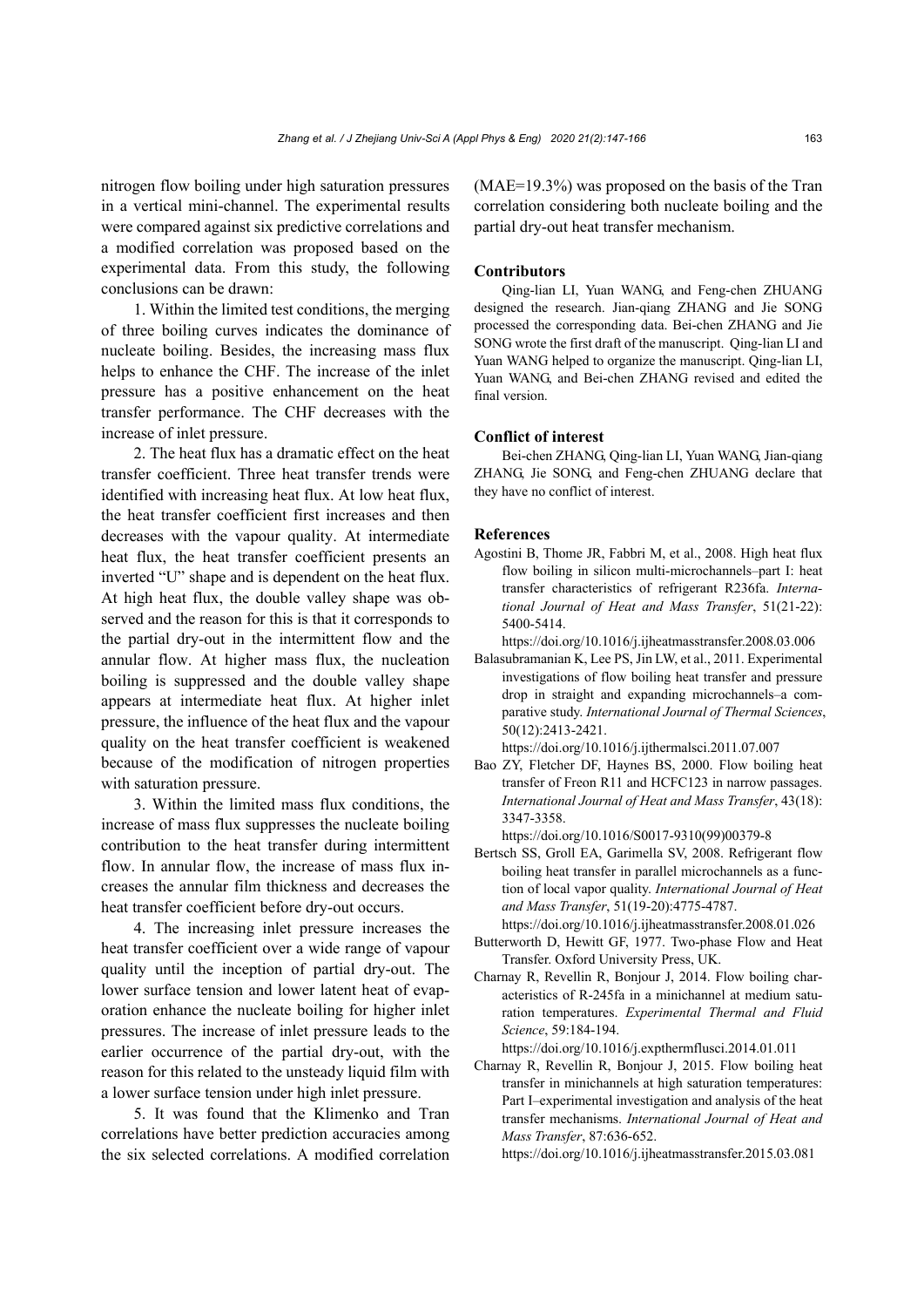- Chen JC, 1963. A correlation for boiling heat transfer to saturated fluids in convective flow. Heat Transfer Conference, p.11-14.
- Chen ST, Chen XY, Luo GQ, et al., 2018. Flow boiling instability of liquid nitrogen in horizontal mini channels. *Applied Thermal Engineering*, 144:812-824. https://doi.org/10.1016/j.applthermaleng.2018.08.100
- Chen ST, Chen XY, Chen L, et al., 2019. Experimental study on the heat transfer characteristics of saturated liquid nitrogen flow boiling in small-diameter horizontal tubes. *Experimental Thermal and Fluid Science*, 101:27-36. https://doi.org/10.1016/j.expthermflusci.2018.09.020
- Cheng LX, Xia GD, 2017. Fundamental issues, mechanisms and models of flow boiling heat transfer in microscale channels. *International Journal of Heat and Mass Transfer*, 108:97-127.
- https://doi.org/10.1016/j.ijheatmasstransfer.2016.12.003
- Clark JA, 1969. Cryogenic heat transfer. *Advances in Heat Transfer*, 5:325-517.

https://doi.org/10.1016/S0065-2717(08)70132-1

- Dupont V, Thome JR, Jacobi AM, 2004. Heat transfer model for evaporation in microchannels. Part II: comparison with the database. *International Journal of Heat and Mass Transfer*, 47(14-16):3387-3401.
	- https://doi.org/10.1016/j.ijheatmasstransfer.2004.01.007
- Fang XD, 2013. A new correlation of flow boiling heat transfer coefficients based on R134a data. *International Journal of Heat and Mass Transfer*, 66:279-283.

https://doi.org/10.1016/j.ijheatmasstransfer.2013.07.015

- Fang XD, Sudarchikov AM, Chen YF, et al., 2016. Experimental investigation of saturated flow boiling heat transfer of nitrogen in a macro-tube. *International Journal of Heat and Mass Transfer*, 99:681-690. https://doi.org/10.1016/j.ijheatmasstransfer.2016.03.126
- Fang XD, Zhuang FT, Chen C, et al., 2019. Saturated flow boiling heat transfer: review and assessment of prediction methods. *Heat and Mass Transfer*, 55(1):197-222. https://doi.org/10.1007/s00231-018-2432-1
- Fu X, Qi SL, Zhang P, et al., 2008. Visualization of flow boiling of liquid nitrogen in a vertical mini-tube. *International Journal of Multiphase Flow*, 34(4):333-351. https://doi.org/10.1016/j.ijmultiphaseflow.2007.10.014
- Fu X, Zhang P, Huang CJ, et al., 2010. Bubble growth, departure and the following flow pattern evolution during flow boiling in a mini-tube. *International Journal of Heat and Mass Transfer*, 53(21-22):4819-4831. https://doi.org/10.1016/j.ijheatmasstransfer.2010.06.010
- Harirchian T, Garimella SV, 2008. Microchannel size effects on local flow boiling heat transfer to a dielectric fluid. *International Journal of Heat and Mass Transfer*, 51(15-16):3724-3735.

https://doi.org/10.1016/j.ijheatmasstransfer.2008.03.013

Hartwig J, Hu H, Styborski J, et al., 2015. Comparison of cryogenic flow boiling in liquid nitrogen and liquid hydrogen chilldown experiments. *International Journal of Heat and Mass Transfer*, 88:662-673.

https://doi.org/10.1016/j.ijheatmasstransfer.2015.04.102

Hartwig J, Darr S, Asencio A, 2016. Assessment of existing two phase heat transfer coefficient and critical heat flux correlations for cryogenic flow boiling in pipe quenching experiments. *International Journal of Heat and Mass Transfer*, 93:441-463.

https://doi.org/10.1016/j.ijheatmasstransfer.2015.09.028

Huang Q, Jia L, Dang C, et al., 2018. Experimental study on flow boiling of deionized water in a horizontal long small channel. *Journal of Thermal Science*, 27(2):157-166. https://doi.org/10.1007/s11630-018-0996-1

Huo X, Chen L, Tian YS, et al., 2004. Flow boiling and flow regimes in small diameter tubes. *Applied Thermal Engineering*, 24(8-9):1225-1239.

https://doi.org/10.1016/j.applthermaleng.2003.11.027

- Hurlbert EA, Whitley R, Klem MD, et al., 2016. International space exploration coordination group assessment of technology gaps for LO*x*/methane propulsion systems for the global exploration roadmap. AIAA SPACE Forum. https://doi.org/10.2514/6.2016-5280
- Huzel DK, Huang DH, 1992. Modern Engineering for Design of Liquid-propellant Rocket Engines. AIAA, Washington DC, USA.

https://doi.org/10.2514/4.866197

Karayiannis TG, Mahmoud MM, 2017. Flow boiling in microchannels: fundamentals and applications. *Applied Thermal Engineering*, 115:1372-1397.

https://doi.org/10.1016/j.applthermaleng.2016.08.063

Kim SM, Mudawar I, 2013. Universal approach to predicting saturated flow boiling heat transfer in mini/microchannels–part II. Two-phase heat transfer coefficient. *International Journal of Heat and Mass Transfer*, 64: 1239-1256.

https://doi.org/10.1016/j.ijheatmasstransfer.2013.04.014

Kim SM, Mudawar I, 2014. Review of databases and predictive methods for heat transfer in condensing and boiling mini/micro-channel flows. *International Journal of Heat and Mass Transfer*, 77:627-652.

https://doi.org/10.1016/j.ijheatmasstransfer.2014.05.036

- Klem MD, Smith T, Wadel M, et al., 2011. Liquid oxygen/ liquid methane propulsion and cryogenic advanced development. Proceedings of the 62nd International Aeronautical Congress.
- Klimenko VV, 1982. Heat transfer intensity at forced flow boiling of cryogenic liquids in tubes. *Cryogenics*, 22(11): 569-576.

https://doi.org/10.1016/0011-2275(82)90003-0

- Klimenko VV, Sudarchikov AM, 1983. Investigation of forced flow boiling of nitrogen in a long vertical tube. *Cryogenics*, 23(3):379-385.
- Laverty WF, Rohsenow WM, 1964. Film Boiling of Saturated Liquid Flowing Upward Through a Heated Tube: High Vapor Quality Range. MIT, Cambridge, USA.
- Lee S, Devahdhanush VS, Mudawar I, 2018. Investigation of subcooled and saturated boiling heat transfer mechanisms, instabilities, and transient flow regime maps for large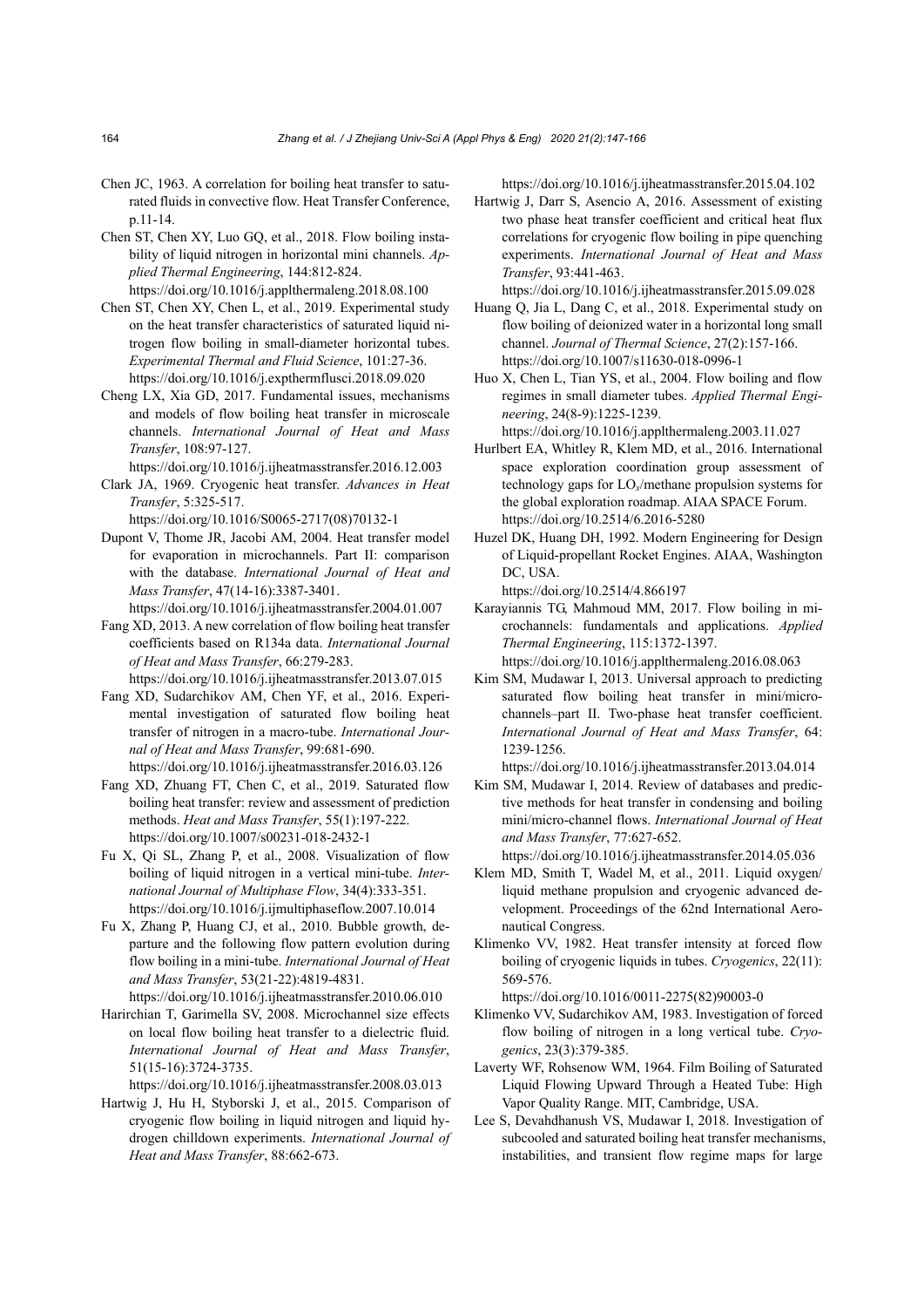length-to-diameter ratio micro-channel heat sinks. *International Journal of Heat and Mass Transfer*, 123: 172-191.

https://doi.org/10.1016/j.ijheatmasstransfer.2018.02.020

Li W, Li JY, Feng ZZ, et al., 2017. Local heat transfer in subcooled flow boiling in a vertical mini-gap channel. *International Journal of Heat and Mass Transfer*, 110: 796-804.

https://doi.org/10.1016/j.ijheatmasstransfer.2017.03.086

- Liu JY, Liu JP, Li RX, et al., 2018. Experimental study on flow boiling characteristics in a high aspect ratio vertical rectangular mini-channel under low heat and mass flux. *Experimental Thermal and Fluid Science*, 98:146-157. https://doi.org/10.1016/j.expthermflusci.2018.05.019
- Liu XF, Chen XY, Zhang QY, et al., 2017. Investigation on CHF of saturated liquid nitrogen flow boiling in a horizontal small channel. *Applied Thermal Engineering*, 125: 1025-1036.

https://doi.org/10.1016/j.applthermaleng.2017.07.018

Mercado M, Wong N, Hartwig J, 2019. Assessment of two-phase heat transfer coefficient and critical heat flux correlations for cryogenic flow boiling in pipe heating experiments. *International Journal of Heat and Mass Transfer*, 133:295-315.

https://doi.org/10.1016/j.ijheatmasstransfer.2018.12.108

- Qi SL, 2007. Flow and Heat Transfer of Liquid Nitrogen in Micro-tubes. PhD Thesis, Shanghai Jiao Tong University, Shanghai, China (in Chinese).
- Qi SL, Zhang P, Wang RZ, et al., 2007a. Flow boiling of liquid nitrogen in micro-tubes: Part I–the onset of nucleate boiling, two-phase flow instability and two-phase flow pressure drop. *International Journal of Heat and Mass Transfer*, 50(25-26):4999-5016.

https://doi.org/10.1016/j.ijheatmasstransfer.2007.08.018

Qi SL, Zhang P, Wang RZ, et al., 2007b. Flow boiling of liquid nitrogen in micro-tubes: Part II–heat transfer characteristics and critical heat flux. *International Journal of Heat and Mass Transfer*, 50(25-26):5017-5030.

https://doi.org/10.1016/j.ijheatmasstransfer.2007.08.017 Qu WL, Mudawar I, 2003. Flow boiling heat transfer in

two-phase micro-channel heat sinks–I. Experimental investigation and assessment of correlation methods. *International Journal of Heat and Mass Transfer*, 46(15): 2755-2771.

https://doi.org/10.1016/S0017-9310(03)00041-3

Ribatski G, Wojtan L, Thome JR, 2006. An analysis of experimental data and prediction methods for two-phase frictional pressure drop and flow boiling heat transfer in micro-scale channels. *Experimental Thermal and Fluid Science*, 31(1):1-19.

https://doi.org/10.1016/j.expthermflusci.2006.01.006

Sandler S, Zajaczkowski B, Krolicki Z, 2018. Review on flow boiling of refrigerants R236fa and R245fa in mini and micro channels. *International Journal of Heat and Mass Transfer*, 126:591-617.

https://doi.org/10.1016/j.ijheatmasstransfer.2018.05.048

Sempértegui-Tapia DF, Ribatski G, 2017. Flow boiling heat transfer of R134a and low GWP refrigerants in a horizontal micro-scale channel. *International Journal of Heat and Mass Transfer*, 108:2417-2432.

https://doi.org/10.1016/j.ijheatmasstransfer.2017.01.036

- Shah MM, 1976. A new correlation for heat transfer during boiling flow through pipes. *ASHRAE Transactions*, 82: 66-86.
- Shahmardan MM, Norouzi M, Kayhani MH, et al., 2012. An exact analytical solution for convective heat transfer in rectangular ducts. *Journal of Zhejiang University-SCIENCE A (Applied Physics & Engineering)*, 13(10): 768-781.
- Steiner D, 1986. Heat transfer during flow boiling of cryogenic fluids in vertical and horizontal tubes. *Cryogenics*, 26(5): 309-318.

https://doi.org/10.1016/0011-2275(86)90007-X

- Steiner D, Schlünder EU, 1976. Heat transfer and pressure drop for boiling nitrogen flowing in a horizontal tube: 1. Saturated flow boiling. *Cryogenics*, 16(7):387-398. https://doi.org/10.1016/0011-2275(76)90050-3
- Sutton GP, 2005. History of Liquid Propellant Rocket Engines. AIAA, Reston, USA. https://doi.org/10.2514/4.868870
- Taylor JR, 1997. An Introduction to Error Analysis, 2nd Edition. University Science Books, Mill Valley, USA.
- Thome JR, Consolini L, 2010. Mechanisms of boiling in micro-channels: critical assessment. *Heat Transfer Engineering*, 31(4):288-297. https://doi.org/10.1080/01457630903312049
- Tibiriçá CB, Ribatski G, 2010. Flow boiling heat transfer of R134a and R245fa in a 2.3 mm tube. *International Journal of Heat and Mass Transfer*, 53(11-12):2459- 2468.

https://doi.org/10.1016/j.ijheatmasstransfer.2010.01.038

Tran TN, Wambsganss MW, France DM, 1996. Small circularand rectangular-channel boiling with two refrigerants. *International Journal of Multiphase Flow*, 22(3):485- 498.

https://doi.org/10.1016/0301-9322(96)00002-X

- Umekawa H, Ozawa M, Yano T, 2002. Boiling two-phase heat transfer of  $LN_2$  downward flow in pipe. *Experimental Thermal and Fluid Science*, 26(6-7):627-633. https://doi.org/10.1016/S0894-1777(02)00181-4
- Wang H, Fang XD, 2014. Review of correlations of flow boiling heat transfer coefficients for nitrogen. Proceedings of the 12th International Conference on Nanochannels, Microchannels, and Minichannels collocated with the ASME 2014 4th Joint US-European Fluids Engineering Division Summer Meeting. https://doi.org/10.1115/ICNMM2014-21212
- Wang Y, Sefiane K, 2012. Effects of heat flux, vapour quality, channel hydraulic diameter on flow boiling heat transfer in variable aspect ratio micro-channels using transparent heating. *International Journal of Heat and Mass Transfer*, 55(9-10):2235-2243.